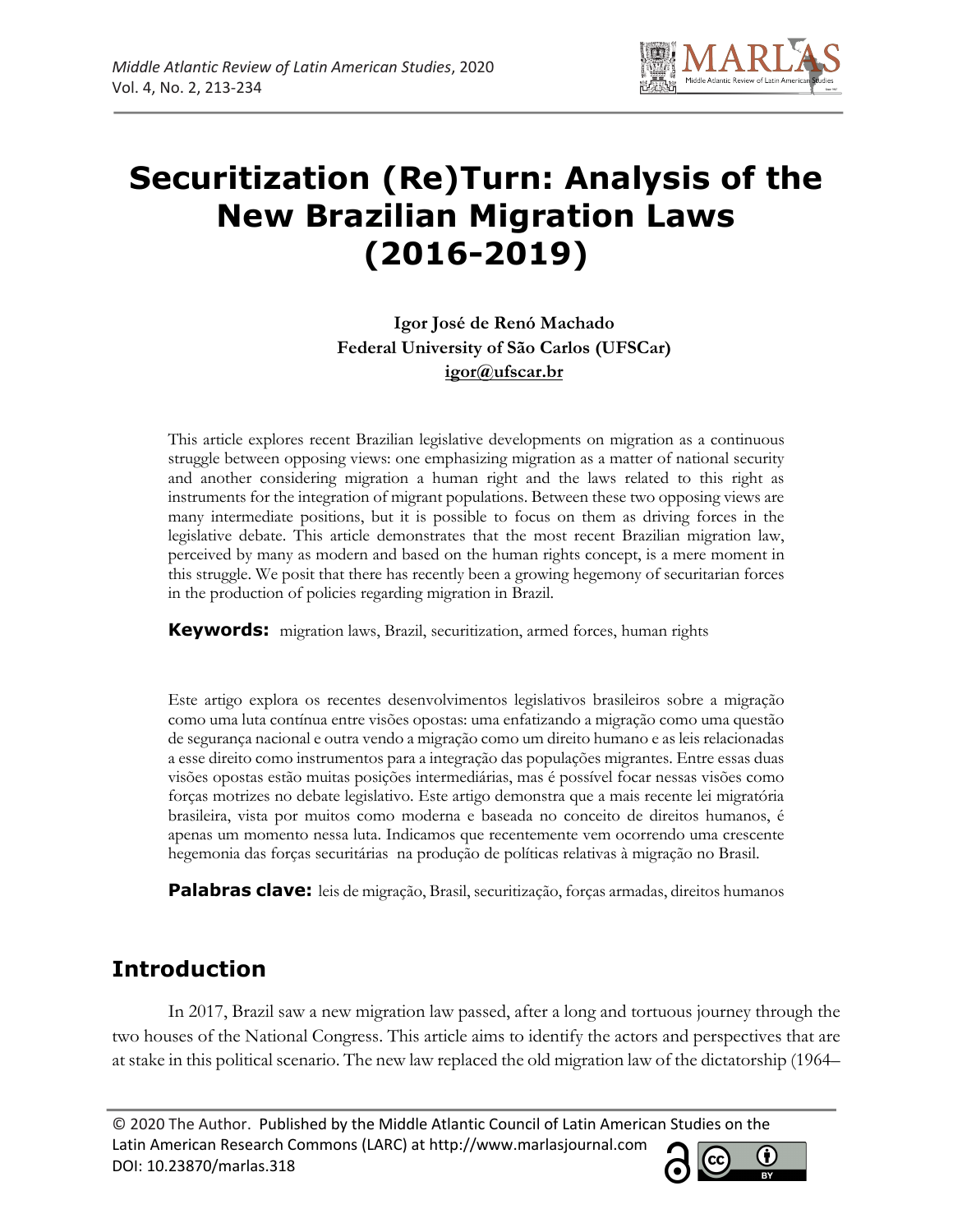1985) published in 1981. The old law had an essential security character and was built in terms of avoiding a danger that was imagined to be embodied in immigrants: a fear of the entry of leaders linked to the movements of the world left (Cavalcanti 2018). The intention behind this study is to compile an analysis of legislative processes regarding human mobility issues in Brazil, considering that behind these events lies something fundamental: thoughts about "otherness" and the place it occupies in the national political arena. Conceptualizing legislation as a set of information that allows us to access the concept of difference is absolutely valid and relevant today. It is in the process of making these laws that certain worldviews, perspectives, and conceptions crystallize into policies, constituting practical realities for people and collectives of people.

In this article, we intend to explain the production context of the new law, looking at the it in its final form, at the vetoes it encountered after its approval and also at the regulation of the law. In addition, we will advance a discussion that extends to the present moment, based on proposals for the amendment of the law and the issuing of directives that discuss directly its content.

What we intend to demonstrate is the progress of a security discourse under the influence of conservative governments in Brazil since 2016. If before that we could identify what Acosta Arcarazo and Freier (2015) called "liberal populist discourse" in various contexts in South America, we will demonstrate a shift to an openly conservative and securitarian discourse. The perception that migration is a threat to national security is a recurring fact in Latin America, as shown by Magliano and Clavijo (2011) and Araujo and Eguiguren (2009). The discourse that treats immigration as a danger to public order has been described in the most varied contexts (Huysmans 2000; Fassin 2005; Arifianto 2009; Ilgit and Klotz 2014; Menjívar 2014; Stephen 2018), resulting in restrictive policies and the social construction of migration as a security issue. As a contemporary form of racism (Ibrahim 2005), the relationship between migration and security issues has increased and strengthened in Brazilian government discourses and practices.

This work is based on an ethnography of documents (Hull 2012; Gupta 2012; Riles 2006; Stoler 2002) relating to the legislative process, taking both the propositions of the texts themselves and other documents produced in this context—documents that are the result of the Brazilian legislative process, which can be seen as a cluster of documents surrounding the procedure of legislating. These documents are public and available on the websites of the Brazilian Chamber of Deputies and the Brazilian Senate.<sup>1</sup> This entire set of elements was studied to produce an analysis of Brazilian migration legislation.

I consider that this set of elements is an ethnographic field in which perspectives on difference are made explicit in the text of the law and its changes and also in the legislative debates regarding its trajectory in the National Congress. Identifying patterns and conflicts around the configuration of the migration law is a way of understanding political thinking about what foreigners are, what foreigners

<sup>&</sup>lt;sup>1</sup>These documents are texts of laws, bills, vetoes of the law, decrees regulating laws (Brazil 1980; 2000; 2017a, 2017b. 2017c, 2019a and 2019b) and also audios of meetings to discuss these laws in the Chamber of Deputies (Brazilian Chamber of Deputies 2016a, 2016b and 2016c).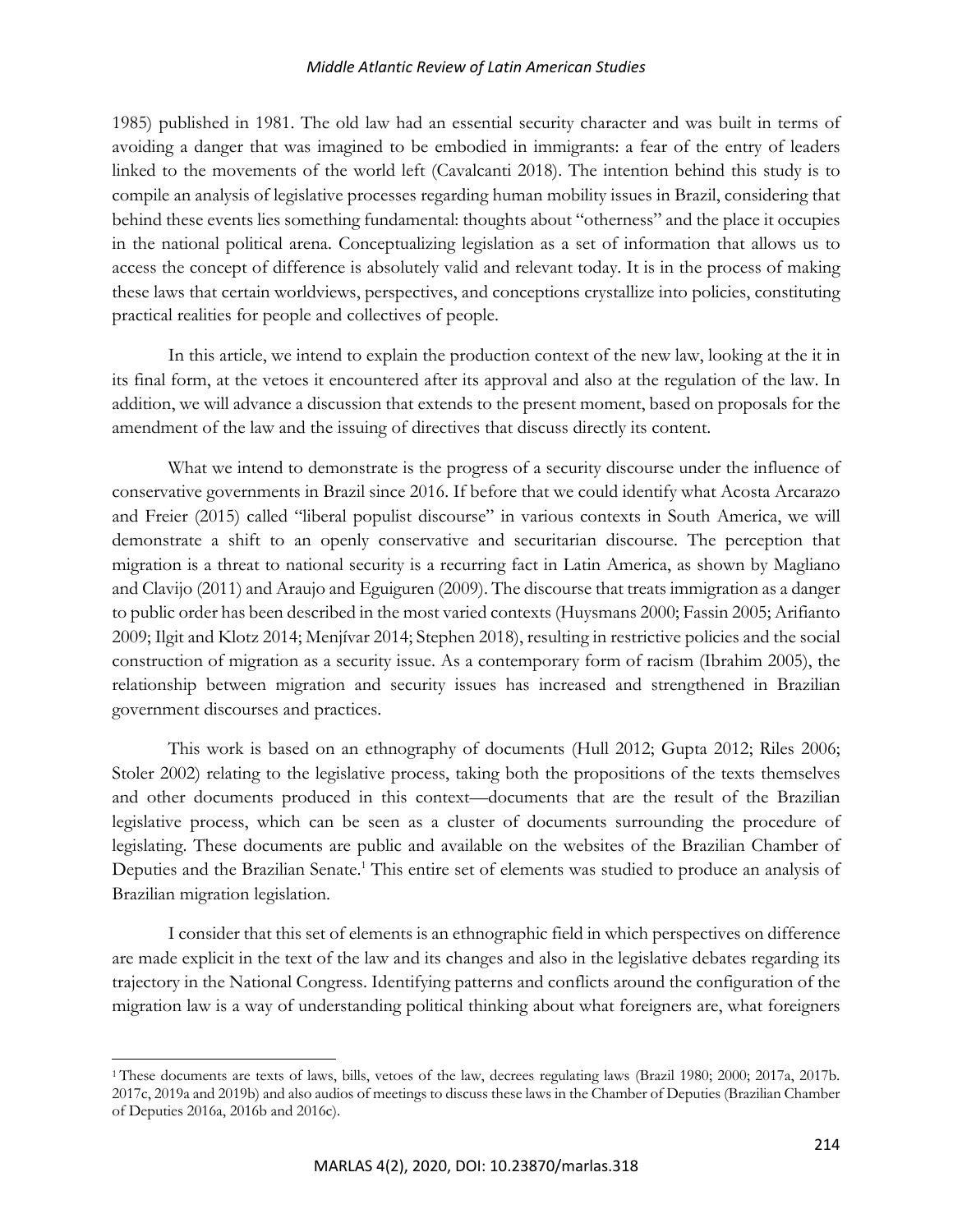are entitled to, and how different nationalities can be treated differently regarding the hierarchies of otherness resulting from the clashes in the Parliament.

## **Brazilian Scenario**

The history of the formation of the Brazilian people is related to displacements forced by slavery. According to Alencastro (2018, 60), 4.8 million Africans were trafficked to Brazil from the 1500s until the end of the nineteenth century. Over time, Portuguese migration was also relevant, and from the nineteenth century onwards migration policies defended the recruitment of white immigrants as a whitening policy (which would remain perceptible until the government of Getúlio Vargas in the twentieth century). Between the end of the nineteenth century and the beginning of the twentieth alone, more than 3 million immigrants, mainly Europeans, entered Brazil (Petrone 1997, 110). The impact of notions of whitening on Brazilian immigration policies was immense, as noted by Lesser (2013) and Seyferth (1986).

Since the end of the twentieth century, Brazil is predominantly an emigration country but is also an immigration country. A succession of economic crises resulting from the economic policies of the military period generated the reality of Brazilian emigration since the end of the twentieth century (Feldman-Bianco, Sanjurjo, and Silva 2020), a process that extends to the present. There is a coexistence of both flows, with a positive balance for outflows. According to Oliveira (2018, 61), in 2018 there were 1,221,001 immigrants in Brazil, which means around 0.6% of the population in the country were foreigners. Data from the Brazilian government (Brazil 2016) indicate that there were about 3,050,000 Brazilians abroad, which points to the percentage of 1.5% of the Brazilian population living outside the country, although the data are not particularly accurate.

There is a vast bibliography on both Brazilians abroad and immigrants in Brazil. What the various surveys indicate is a predominant emigration move to the United States, European countries, Japan, and also within South America, mainly to Paraguay and Argentina (Feldman-Bianco 2001; Frigério and Ribeiro 2002; Lesser 2003; Maher and Cawley 2016; Margolis 2013; Schrooten, Salazar, and Dias 2016; Sprandel 2006). Immigration flows are, in turn, predominantly from the global south, with a strong focus on immigrants from South America, such as Bolivians, Peruvians, and Venezuelans. There are also significant flows of Haitians, in addition to Chinese and African flows, especially of Angolans, Senegalese, and Congolese (Dutra 2012; de Gusmão 2012; Handerson 2015; S. Silva 2006; C. F. D. Silva 2018; Vasconcelos 2018).

Until 2017, the legislative setting of Brazilian migration was governed by a law enacted in the time of the dictatorship (Brazil 1980), the focus of which was clearly the issue of national security, permeated by the ghost of a possible communist revolution, such as the Cuban revolution (Machado 2012). The issue of securitization has a long tradition in Brazil, and we can see this process in action already in the migratory policies of the first Vargas government (1930-–1945). The issue of migration and the control of migrants generated several restrictive policies, especially during the Second World War (Williams 2001; Geraldo 2009). Securitization runs throughout the history of the Brazilian dictatorship and its anti-immigration policies (Cavalcanti 2018) and extends to the practices of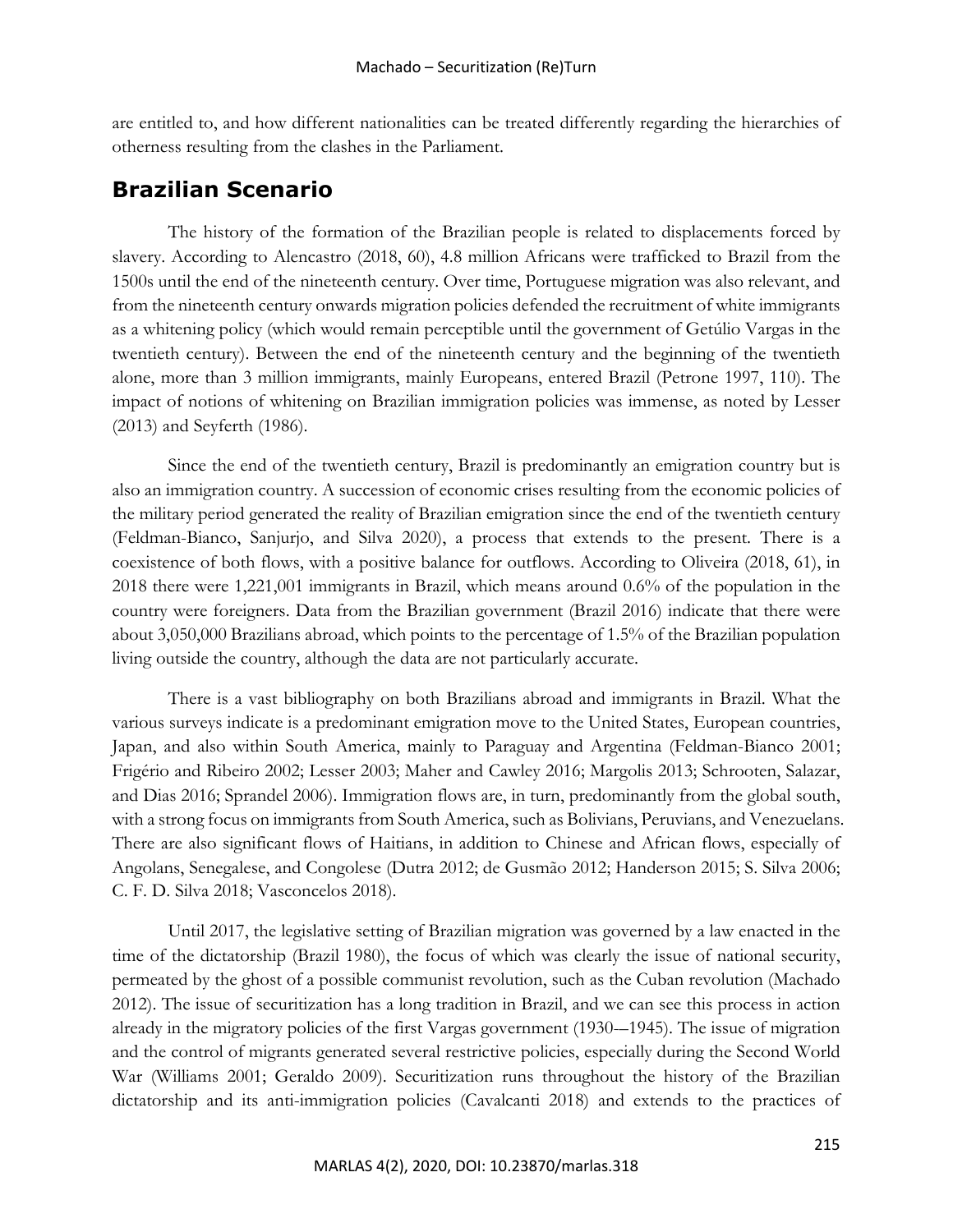militarized control of slums in more recent years (Savell 2016; Fahlberg and Vicino 2016). The issue of militarization of the reception of Venezuelan refugees is just the newest facet of this tradition (Machado and Vasconcelos 2018).

This scenario is common in South America, and in the Chilean case, for example, Reveco and Mullan (2014) also identify national security as a theme apparent in new legislative propositions. As stated by Acosta Arcarazo and Freier (2015, 659), migration policies in South America live a paradox of officially welcoming undocumented migrants but covertly rejecting these same migrants. Cantor, Freier, and Gauci (2015) state the same for the Latin American context. For the case of Brazilian policies, the research data by Acosta Arcarazo and Freier are based on the leftist governments of Luiz Inácio Lula da Silva and Dilma Rousseff (2003–2016), when this rhetorical paradox was evident. With the Temer government (2016–2018) and the current far-right president (2019–), this paradox is no longer visible, since the speech is already openly xenophobic (Payne and Souza Santos 2020).

Acosta Arcarazo and Freier (2015, 659) called the policy of the previous leftist governments in South America (Argentina, Brazil, and Ecuador) "populist liberalism," highlighting the paradox between embracing alterity rhetorically and applying exclusionary policies to immigrants from Africa, Asia, and the Caribbean. The change we highlight here is the production of what Goldstein (2019) calls the "right-wing order." In this new political-ideological order, migration takes on the same threatening role that we saw in the Brazilian military dictatorship: a resumption of the clearly securitarian speeches on immigration, common in South American dictatorships at the end of the last century (Domenech 2009).

The permanent tension between an idea of development (which includes immigrant populations) and security concerns is also a feature of Chilean migration policies (Reveco and Mullan 2014) organized around notions of "national security" and "health security." Domenech (2015) states that the construction of illegality and immigration based on the idea of undesirable foreigners, seen as a threat, is also a brand in contemporary Argentina, reinforcing a security perspective. Although authors such as Escobar (2015) have highlighted the issue of the immigrant vote in Latin America as an antisecuritarian perspective in the region, in Brazil, the issue of foreign voting is a taboo maintained by the new legislation: the immigrant vote is feared, as we will see below. One of the dimensions of the "securitization turn" (or return) in Brazil is the denial of the vote to immigrants.

Migration policies have had a key role in shaping an official perspective on the different populations that make up a country or may eventually be part of it in the future. Otherness hierarchies (Grosfoquel and Georas 1996) are inscribed in the text of the law and can therefore be clearly analyzed. In the Brazilian case, a historiographic study of migration laws indicates, according to Seyferth (1996), how the racism of the Brazilian elite in the late nineteenth century organized migration policies after the late end of slavery (1888). A social engineering policy was adopted in the twentieth century, with an unrestricted preference for white European immigrants and the explicit prohibition of any black migration to Brazil, as well as restrictive policies on Asian migration, where only the Japanese were considered desirable (Lesser 2013). Much of the current situation of the exclusion of Afro-Brazilian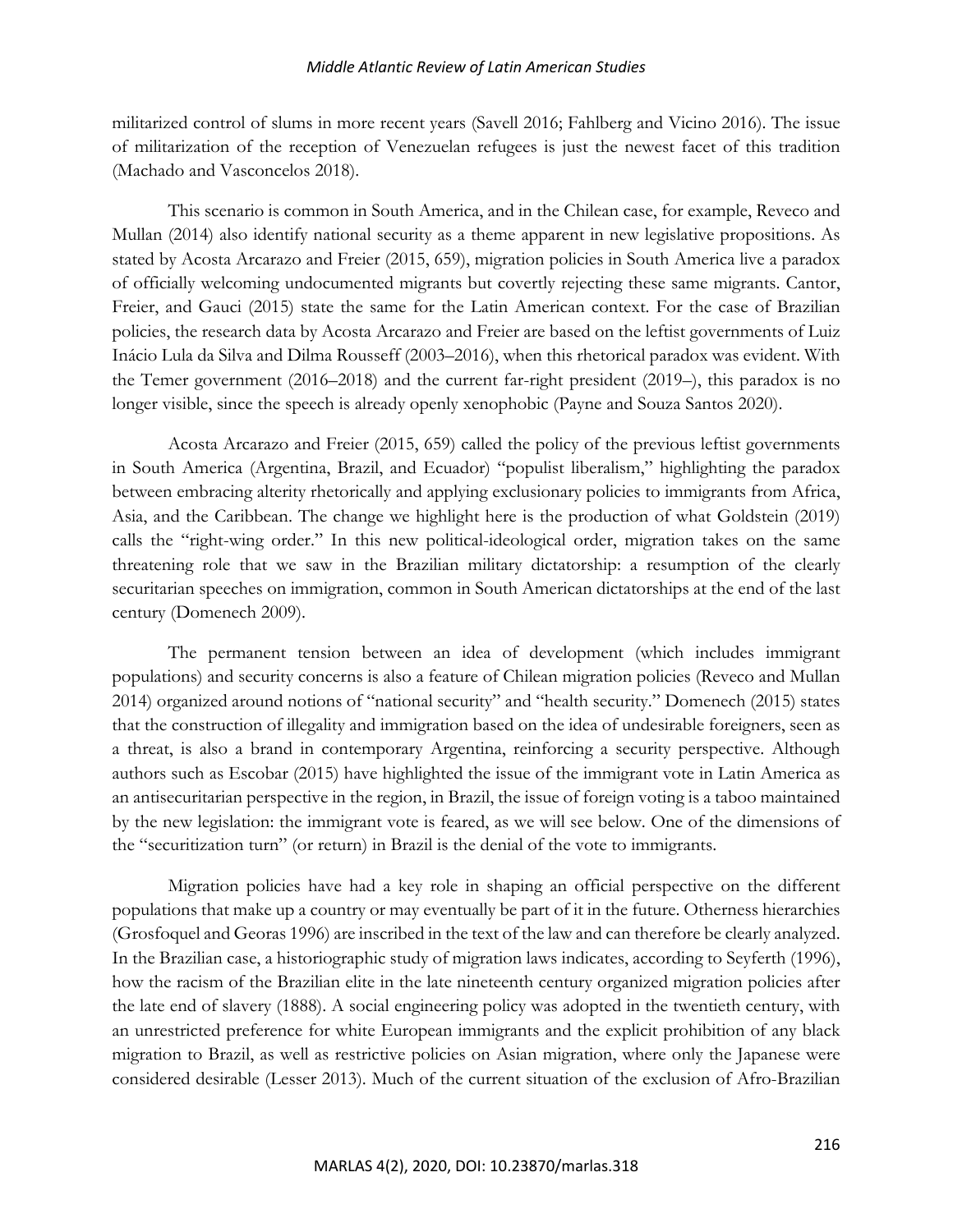populations can be understood when analyzing migration laws from the late nineteenth century and the first half of the twentieth (Seyferth 1996).

On the other hand, the legislation of the last Brazilian dictatorship (1964–1985) gave clear preference to Portuguese immigrants (Machado 2012; Brazil 1980), absorbing into the country many of the Portuguese who fled their country's colonial wars of the late twentieth century. If we can pinpoint the importance of racial eugenics policies in Brazil in the early twentieth century, the same could be done for other Latin American countries such as Mexico, where the same concepts of race and culture influenced many of the Mexican state' s migration policies (Walsh 2004). Even if we look at contemporary migration policies, we find the same ways of producing hierarchies, the criteria varying here and there for constituting difference and excluding certain populations from access to the right to movement. A radical example can be seen in the successive constitution of laws—in this case, citizenship laws—in Myanmar, which eventually transformed the Rohingya, once seen as a minority in the country, into a stateless population without a right to citizenship (Parashar and Alam 2019).

In the case of the new migration law in Brazil, there was provision for special rights for nationals of countries with Portuguese as an official language and also for nationals of Mercosur countries, but these sections of the law were vetoed by President Temer, with the allegation that this could influence the Brazilian electoral process. Thus, the final text of the law does not appear to produce any hierarchy among foreigners. However, the normative actions of the remodeled CNIg (National Immigration Council), as we will see below, clearly establish a current preference for Venezuelan immigrants/refugees (Brazil / CONARE 2019). At the same time, discrimination is practiced against Haitians, as their asylum applications are mostly denied.<sup>2</sup>

## **Before the New Migration Law**

It can be said that the renewal of the Brazilian law had been on the agenda since the beginning of the process of redemocratization, and the Brazilian parliament has seen many bills regarding its modernization. During the Lula da Silva administration (2003–2010) some effort was made to produce new legislation which, however, did not go forward. During Rousseff's governments (2011–2016), a proposal by opposition senator Aluísio Nunes gained traction in the Senate but moved slowly. Senator Aluísio's proposal was influenced by the action of two opposing political groups: the national securitarian forces, represented mainly by the Brazilian Federal Police (responsible for the daily administrative practices of control of entry, stay, and exit of foreigners in Brazil), and civil society organizations linked to immigrant assistance, such as scientific associations, religious congregations, and many others (Machado 2016).This proposal ended up becoming the embryo of the new Brazilian migration law of 2017.

<sup>&</sup>lt;sup>2</sup> In other texts, I explore the question of hierarchies of otherness among refugee populations in Brazil (Machado 2020b; 2020a).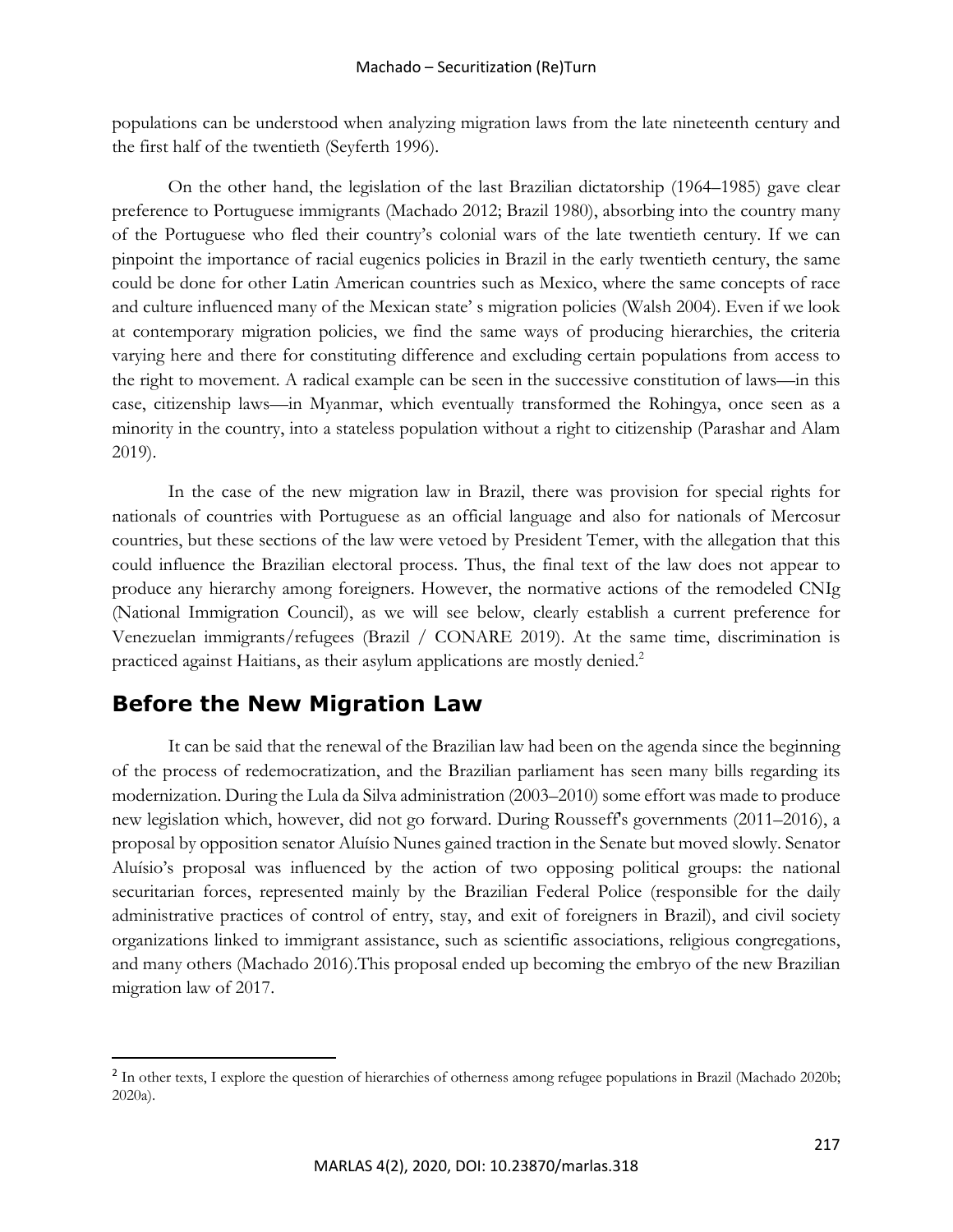The end result is a tension between an extremely securitarian perspective and a humanitarian perspective toward immigrants. Thus, the law contains both advances and setbacks in relation to the old law, even though its reception in general terms was more positive than negative in the Brazilian political landscape (Guerra 2017; Oliveira 2017; Varella et al. 2017). The law presents an introduction founded on the concept of human rights and the dignity of the human person. There was a broad understanding of migrants (ranging from cross-border travel to stateless persons). Types of visas that were already in place in Brazil, such as the humanitarian visa originally designed for the case of Haitian immigrants (Bersani and Handerson 2018), became part of the body of the new law. There was a broad concept of cross-border mobility, providing movement facilities for traditional populations living in border areas (Brazil 2017a).

A refusal to quote the word "gender" persisted throughout the text, however, due to pressure from conservative religious forces in Congress (in both houses), which tend to regard any mention of gender as an affront to "'traditional" moral values (Brazilian Chamber of Deputies 2016b). This process makes it more difficult to recognize family groupings that are not organized on the basis of heterosexual marriage. In addition, a major change occurred in terms of expulsion forms. In the old law, deportation aspects, for example, were not included, as there were other laws to deal with this issue (Brazil 1980). In the new law, however, Congress inserted all legislation on deportation, expulsion, denial of entry, and extradition into the migration law (Brazil 2017a). Looking at the general body of the law, more space is devoted to expulsion than to forms of residence in the country. This insertion was the active result of the securitarian forces in legislative policy, with representatives very clearly instructed by the interests of these forces, especially the Federal Police (Brazilian Chamber of Deputies 2016b and 2016c). $3$ 

A significant change has gone unnoticed by recent commentators on the new Brazilian law: it relinquishes a centralized structure with responsibility for producing policy and solutions for extemporaneous events (Brazil 2017a). In the former law (Brazil 1980, art 128), the institutional figure of the CNIg existed, centralized in the Ministry of Labor and composed of members of various ministries as well as representatives of civil society. This multiministerial institution was in charge of managing migration policies and was regularly inscribed in the letter of the law. It was responsible for defining or elaborating policies for omitted cases, that is, not foreseen by law. This structure allowed great flexibility in the daily management of the migratory phenomenon. This legal provision allowed for a gradual modernization of migration management, even with an absolutely outdated law. Devices such as the humanitarian visa, $4$  the modernization of the family concept for reunification cases, $5$  the extension of Mercosur mobility agreements to all border countries with Brazil,<sup>6</sup> and other important steps were taken by this institution. The CNIg was thus the great agent of the experience of contemporary migration in Brazil.

<sup>&</sup>lt;sup>3</sup>This can be verified by the audios of the discussions of the bill in the Chamber of Deputies. Especially those of the Ordinary Deliberative session of 12/06/2016 in 2016c.

<sup>4</sup> Resolution 97/2012 of CNIg (National Immigration Council).

<sup>5</sup> Resolution 77/2011 of CNIg.

<sup>6</sup> Resolution 126/2017 of CNIg.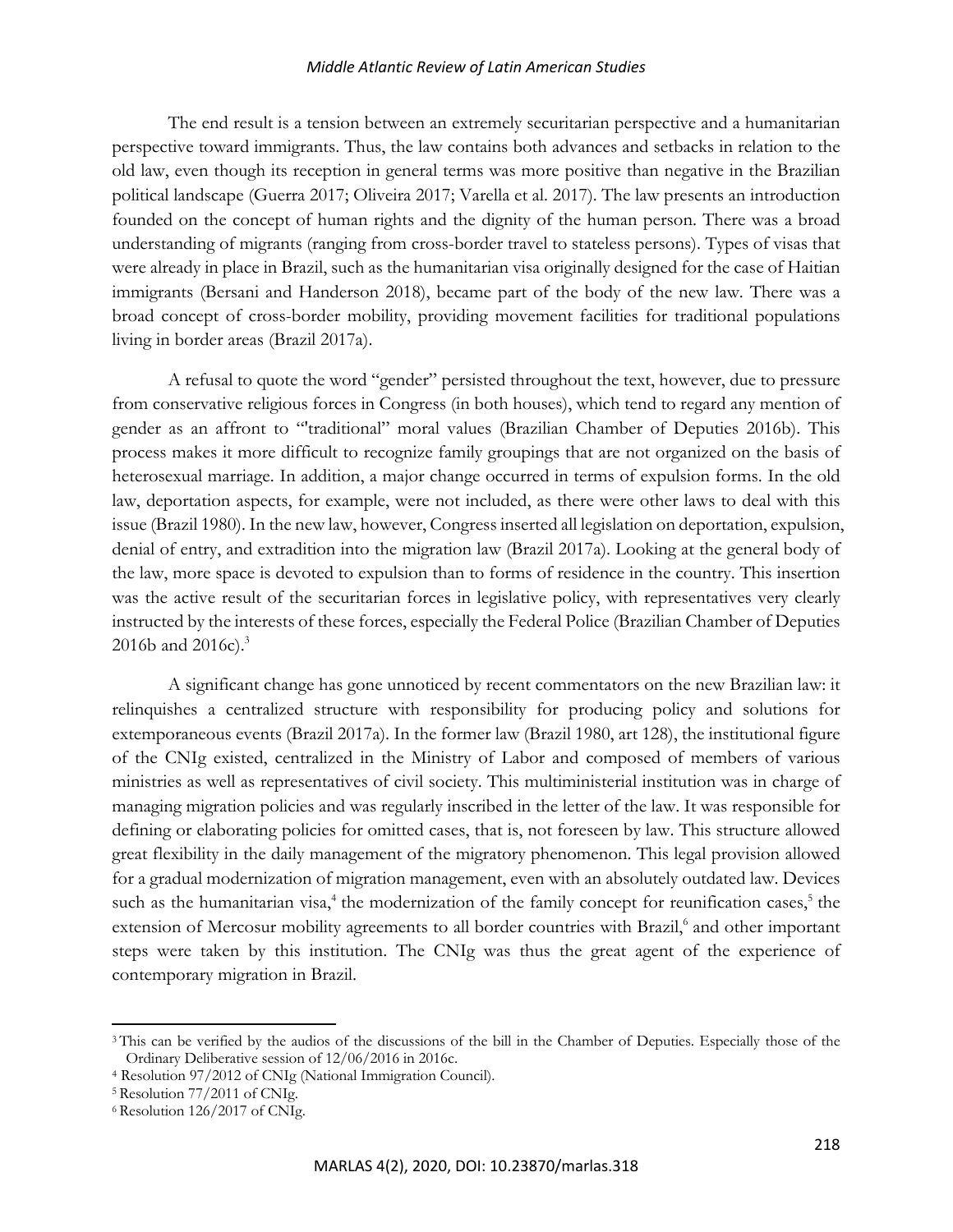## Machado – Securitization (Re)Turn

The new law does not preserve the CNIg, as there is no mention of it anywhere (Brazil 2017a). The new law is born without a device to produce solutions for missing cases, which is often the nature of international migrations. Although the CNIg framework for modernizing practices has almost entirely entered the new law as a legal rule, its very absence in the new law produces an immediate problem: the lack of flexibility in interpreting the law and in producing rapid responses to critical situations. This is not carelessness, but rather the result of a process of political disputes. The securitarian forces acted to remove CNIg from its role as ad hoc legislator for omitted cases, and at the end of the process, to eliminate from the law the need for the institution to exist. This means that the law is born rigid and inflexible, and only one institution is responsible for interpreting it, the Federal Police (Brazil 2017a).

In other words, the new law grants border control to the police bureaucracy that is also the only institutional accountable when the subject is the entrance of foreigners. From this perspective, the Brazilian Federal Police now have more discretionary power over migration than they did under the old law, which was explicitly opposed to migration (Sprandel 2015). In terms of a dispute between national political entities, this feature of the new law is a major strengthening of the securitarian perspectives in the production of migration policies and represents a significant political defeat of the forces that defended a new law that was more humanitarian and less securitarian.

The clash of forces with an inclination toward a securitarian standpoint did not end after the promulgation of the law, which is the most important fact. The promulgation was not an end result of that clash but only a moment in the disputes. The struggle continues, and it is possible to say that the prominence of a securitarian perspective and the centrality of the Federal Police will result in disputes continuing after the law's implementation. We will see in the next section how the clash continued in the vetoes that the law suffered shortly after its promulgation (Brazil 2017b) and later in the production of the regulation of the law (i.e., the effective way to transform the text of the law into administrative practices, Brazil 2017c). We will also look at the radicalization of the securitarian perspective.

## **Vetoes and Regulation**

The law had not yet reached its end point at Congressional approval: before the final text came presidential appraisal and the possibility of vetoes regarding various passages of the law (Brazil 2017b). During this period, we saw great political movement, both from those most linked to the police and military structures, seeking to veto passages that they considered too permissive, as well as those linked to civil society organizations, requesting that the most positive propositions of the text not be vetoed.

The Ministry of Defense, the Office of Institutional Security (GSI),<sup>7</sup> and the Federal Police were the main state bodies calling for a hardening of the law, due to a view that interpreted the law as permissive and harmful to national interests, especially in the issue of border protection. Politically, these

<sup>7</sup> This is the bureaucratic body responsible for national security policies.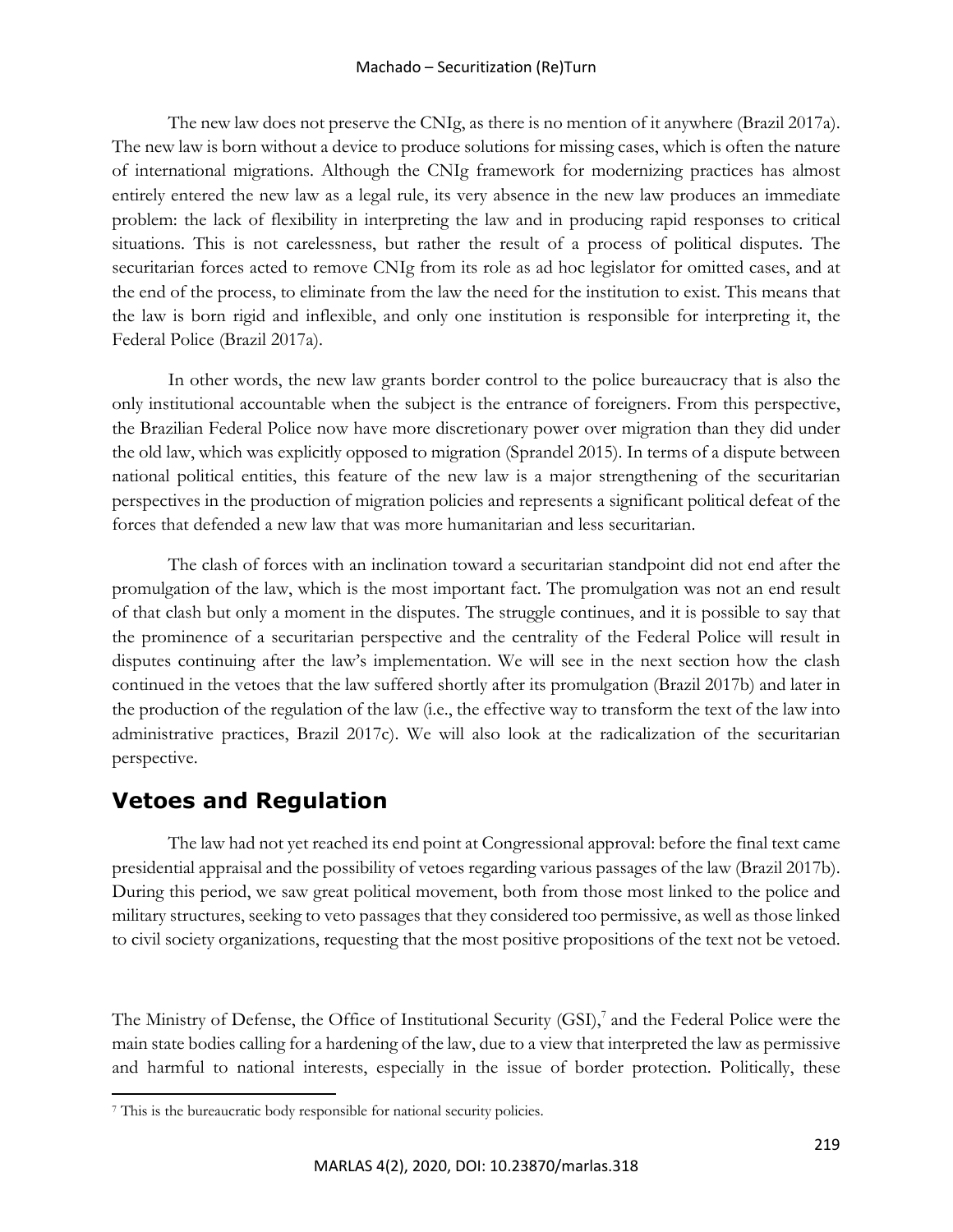demands were supported by the "bullet group" in Congress, political forces linked to those institutions. Let us remember that the GSI, for example, is basically a group of military personnel, echoing the demands of the protectionist point of view of borders.

To understand the political temporality of the law process, it is useful to highlight some milestones. The law was proposed in the Brazilian Senate on 7<sup>th</sup> November 2013, and was approved with many modifications and forwarded to the Chamber of Deputies on 8<sup>th</sup> May 2015. It was debated by the Chamber of Deputies for over a year and, after being modified, was approved and sent back to the Senate on  $13<sup>th</sup>$  December 2016. It was approved in the Senate on  $18<sup>th</sup>$  April 2017 (Brazil 2017a), and went for presidential sanction on 5<sup>th</sup> May 2017. On 24<sup>th</sup> May 2017, President Temer sanctioned the law with some vetoes (Brazil 2017b). The law was referred to the Chamber of Deputies, which approved the vetoes on  $31<sup>st</sup>$  August 2017. Finally, the law was regulated by Decree 9199 of  $20<sup>th</sup>$ November 2017, when it officially went into force (Brazil 2017c). As the CNIg was no longer in the law, a decree regulating the operation of a new CNIg was issued in 2019 (Decree 9873 of  $27<sup>th</sup>$  Jun 2019; Brazil 2019b), now as an institution regulated by decree and not by law (therefore, at a lower legal level, easier to change in the legislative order; Brazil 2019b). This decree also introduced a significant change in Decree 9199, which regulates migration law. It is a single amendment, but it is significant: it repeals Section 163, which gave the Ministry of Justice the power to decide on omitted cases. In the new order, this power returns to the new CNIg.

These temporal references also need to be analyzed in relation to political changes in the country. On 31<sup>st</sup> August 2016, President Dilma Rousseff was removed from government by an impeachment process two years after the elections. Michel Temer, the vice president, assumed office and remained in government until 31 December 2018. Thus, the passing of the law, vetoes, and regulation came under the short Temer government. Regulations for 2019 were already under the aegis of the new, far-right government, elected at the end of 2018.

President Temer's vetoes were significant (Brazil 2017b). We will briefly explain them and the perspectives informing these actions. Firstly, the very definition of migrant in the new law is amended by removing the term "cross-border migrants" from the definition of "migrants." The justification for this change is that, by defining migrants also as cross-border migrants, a door was opened for all foreigners living in border towns to be considered migrants and, therefore, bearers of rights under the law. This perspective is informed by a fear of *loss of control* of cross-border movement, which is what happens within border cities where people move daily or weekly for work, access to public services, etc. Moreover, the justification for the veto is that such a concept would extend a condition of equality to cross-border migrants comparable to native Brazilians, raising fears about the costs of such equality, especially in access to public services. However, this justification is clearly an exaggeration since nothing in the law equated the transboundary migrant to a Brazilian citizen, regulating only their movement. The real reason for the veto is, therefore, a fear of an uncontrolled flow of foreigners in the border towns, which is also a false extrapolation from the text of the law (Brazil 2017a).

The vetoes also acted on a provision of the law that allowed the production of more types of visas by simple regulation, if necessary. The justification was very clear: it was not appropriate that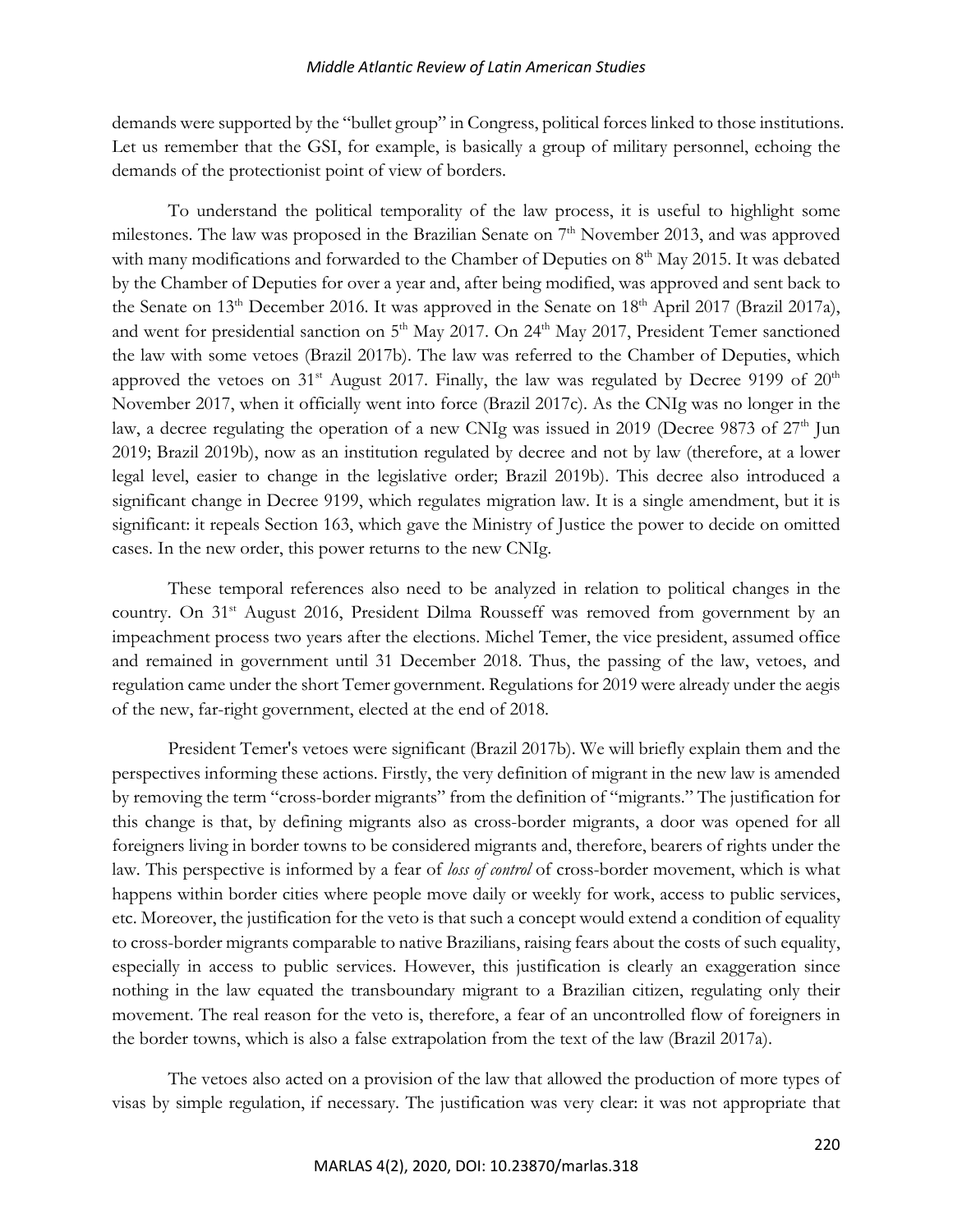## Machado – Securitization (Re)Turn

new forms of visas be created outside the hypothesis of the text of the law. This meant that the political forces informing President Temer feared that the possibility of new forms of visa would flex the rules of entry if, for example, a government less concerned with secularization came to power. The withdrawal of the law's flexibility was a clear policy instrument for limiting the exercise to decide on migration flows: only the rule of law would apply, laws which confer centrality to police forces, as indicated above.

One of the sections of the law was intended to facilitate family reunion by extending the notion of family "to other hypotheses of kinship, emotional dependence, and sociability factors" (Brazil 2017a, Section 37 Law 13.445). This more tolerant perspective was, not surprisingly, vetoed by the securitarian view that this would be a loophole for child trafficking. As many authors point out (Ibrahim 2005; Avdan 2012; Piscitelli 2016), the issue of human trafficking has repeatedly been a way of justifying restrictive perspectives on migration laws around the world. In the Brazilian case, this veto is directly related to conservative policies influenced by the evangelical group in Congress and the government. The issue here is precisely the flexibility of the notion of family, which these political forces understand as a moral attack on the religious perspectives of family.

The vetoes accentuate the securitarian perspective: even the right to enter Brazil for citizens of countries with which Brazil has a visa waiver agreement (with forms of denial provided for in the text of the law) was vetoed on the explicit argument that provisions of the law injure the Brazilian "police power" because it impedes the discretionary denial capacity of national police forces. Here is a case where the veto changes the general meaning of the legislation itself, which seeks to regulate who enters and who leaves. The president defends in this veto a diffuse right to denial of entry by police officers, even if not duly justified.

The vetoes also affect indigenous peoples living in cross-border areas, who had secured the right of movement within their traditional territories. The justification is more or less the same: the state cannot relinquish control of its borders, even in the specific case of recognized and transboundary traditional territories. The veto text clearly states that allowing this circulation *endangers* national sovereignty. The general perspective in the vetoes is to keep the power of expulsion less regulated and therefore more suited to policies that regard migrants as a danger.

The issue of granting nationality, and therefore the right to vote, is also attacked by the presidential vetoes. The law allowed certain classes of people to apply for naturalization in the country after one year of stay, as opposed to the four years required for other categories. The law created facilities for migrants from Portuguese-speaking countries and citizens of Mercosur. These two exceptions were vetoed on the grounds that they could affect the national electoral process. Here, we have an explanation which aims to prevent or postpone migrants having access to the right to vote (that is possible only after naturalization). The notions of similarity and proximity that created better conditions for Portuguese speakers and Mercosur members were rejected in favor of maintaining an electoral college with less participation by future naturalized immigrants.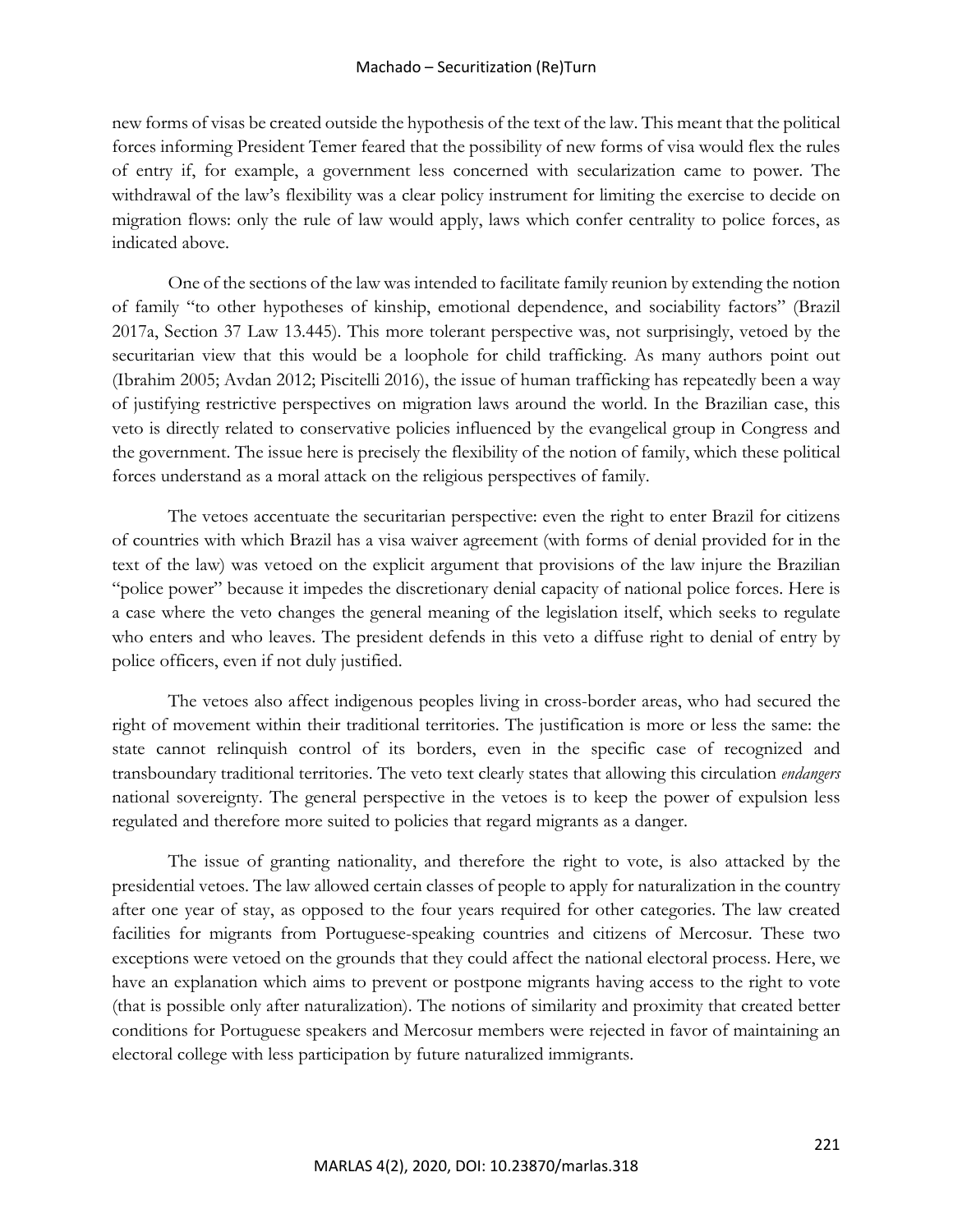The other vetoes follow an economic line: the subsection allowing immigrants to compete for state careers has been removed from the law. Finally, a general amnesty for immigrants who entered Brazil before July 2016 was banned, again with allegations that the measure would prevent the discretionary power of the Brazilian police. Taken together, President Temer's vetoes meant a considerable reduction in the law's humanitarian aspects, indicating a continuing political dispute between the securitarian forces and proimmigrant agents in the country. This continuation is largely favorable to the securitarian forces, returning to the text something of the spirit present in the previous law of the dictatorship period.

This was only one of the steps in this ongoing struggle, however. The regulation of the law also followed the same steps as the vetoes, reinforcing the securitarian aspects to the detriment of supposed humanitarian advances in the law. Regulation of the law followed a very undemocratic process, with only one public activity promoted by CNIg in August 2017, which produced a total of sixty-eight proposals for the regulation decree (Delfim 2017). None of the proposals had any impact on the production of the regulation, which resulted in a decree with 318 sections, contrasted with 121 sections of the new law itself (Brazil 2017c). The consensus is that the regulation decree is, in many ways, contrary to the law. In addition, it postpones the regulation of the humanitarian visa to an uncertain future. There is thus a gradual loss of the humanitarian features of the law by vetoes and the regulation decree, moving back toward the perspective of national security. As a significant example, the law ensures that no one can be arrested for immigration reasons (Brazil 2017a Section 123), while the regulation decree, paradoxically, opens up the possibility of prison for migrants in undocumented situations (Brazil 2017c Section 211). The decree tends to accentuate the premeditated confusion between migration and criminal justice, broadening the general perspective of groups advocating a less humanitarian law.

It is possible to point out several dubious interpretations the regulation makes about the law it intends to regulate. In Section 147(7), an attempt to limit the mobility of immigrant workers appears. If immigrants change jobs, they need to prove everything again. This aspect takes up the spirit of the old law, which intended that the state control all of a migrant's movements, even being suspicious of the very idea of mobility. Section 163 clearly gives the Ministry of Justice the power to decide on other cases of residence permits. Section 171(13) in the decree introduces a health requirement that does not exist in the law—health certificates of migrants, without precise specifications. Section 180, on the protection of migrants, contains no mention of gender-based risks, which means that the law protects only those who do not suffer from gender persecution. Section 192 indicates that a migrant may be expelled for a common intentional crime, according to the severity of the crime, but it does not outline what and how "severity" is measured.

Section 221 is quite worrying since, in practice, it increases the number of years to apply for naturalization, which starts only from the acquisition of residence for an indefinite period. That is, only after accessing the status of permanent resident does the time period to apply for naturalization begin. Any time under the temporary residence regulation (usually ruled every two years) is not counted. The decree is clearly stricter than the law, increasing the number of years to apply for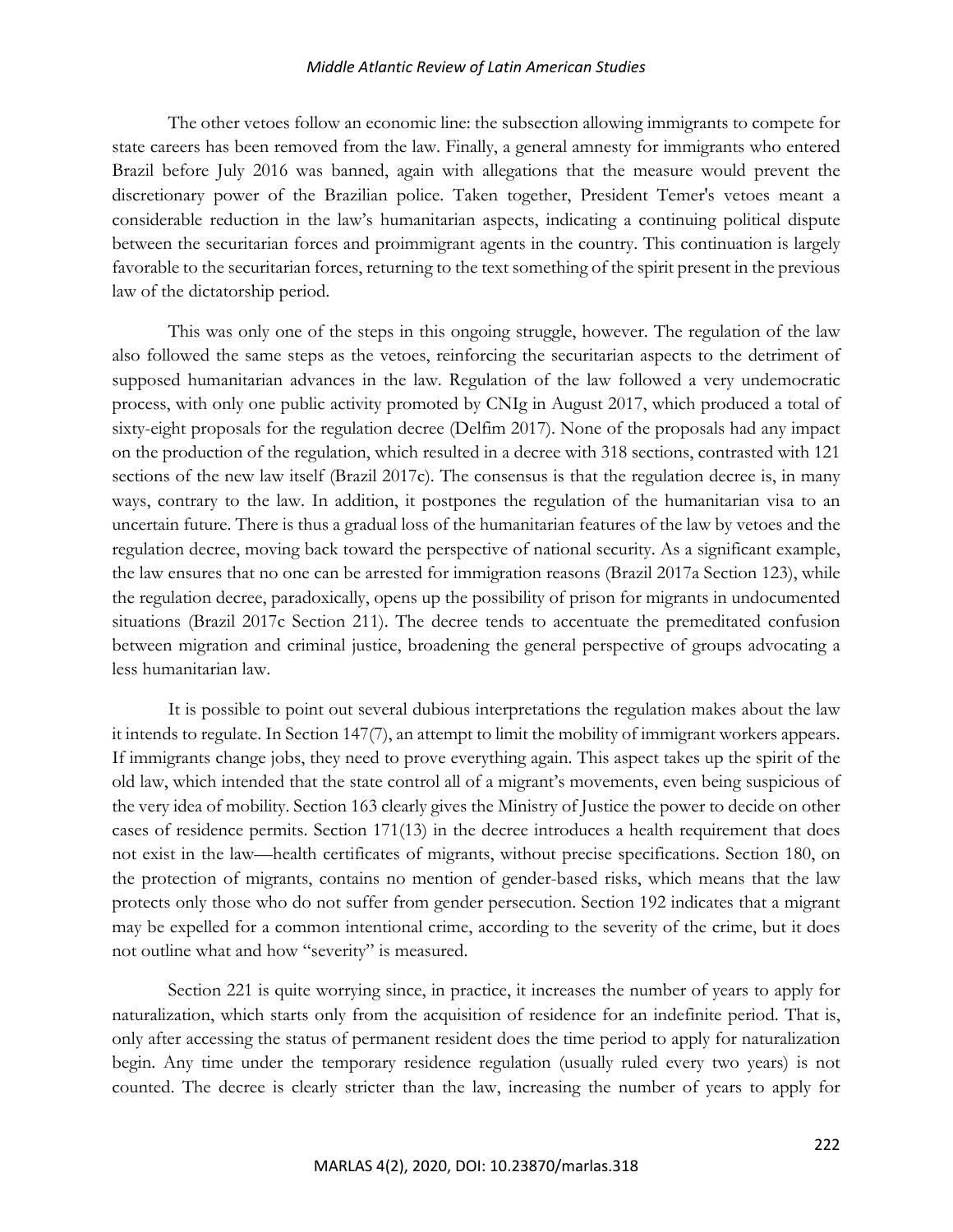naturalization. Section 234, on the other hand, is one example of the explicit advance of securitization in the regulation of law: it requires that, in order to apply for naturalization, an immigrant needs a declaration of no criminal background from the original country, making the task of naturalization very difficult.

The regulation also gives the Federal Police the power to discipline via ordinances on matters such as deportation, expulsion, and repatriation. All these dimensions are contrary to the spirit of the law, revealing that the continuation of the political clash can produce a regulation that contradicts the regulated law. Several intellectuals and immigrant advocacy institutions have publicly opposed the decree of regulation, indicating how tensions over the issue of migration have not been resolved by the law (Ricci and Silva 2018). Ramos, Ventura, and Dallari (2017), for example, highlight how regulation is a threat to the law itself. Ramos, Rios et al. also point out several issues regarding the controversial regulation of the new migration law, noting that it "poses a serious threat to the historical achievements . . . toward migrant rights" (2017, 1). All these authors indicate that the regulation aggravates the situation of migrants in Brazil, misrepresents the new law in its humanitarian principles, and allows the advance of securitarian forces in the management of migration in Brazil.

## **New Government**

Between 2018 and 2019, a new face of the Brazilian experience with immigration developed, shaping yet another facet of what I have been calling the ongoing dispute between prosecuritization and proimmigration forces. Following the recent crisis in Venezuela, which produced thousands of displaced people (Ordóñez and Ramírez Arcos 2019; Sidney Silva et al. 2018), the Brazilian government, still under Temer's command, instituted a new policy of immigration control and management based on the transfer of responsibility to the military. In the Brazilian state of Roraima, bordering Venezuela, there is currently innovation in the reception policy, where the main idea is to organize Venezuelan reception in centers run by the Brazilian Army. This is the first time that the Brazilian state has delegated this "humanitarian" task to the armed forces, concentrating a large volume of resources for the military.

We may call these reception centers "hybrid refugee camps," according to Machado and Vasconcelos (2018), precisely because of their model of the concentration of Venezuelan immigrants/asylum seekers in specific places, under military guard and with the explicit intention of removing them from the streets of Boa Vista, the capital of Roraima State. Both as social hygiene and as a mechanism for the "internalization" of these immigrants in Brazil, the hybrid refugee camps appear as a new device in the management of migration, the most significant first effect of which was the removal of Roraima civil society from the organization of reception tasks. The Army held complete control with the support of international institutions such as UNHCR and IOM (International Organization for Migration).

With the new law operating under quite contradictory regulation, as we saw above, 2018 also brought the increasing importance of the military in immigration management, as the securitarian standpoint established itself as dominant. In 2019, a change of government brought to power a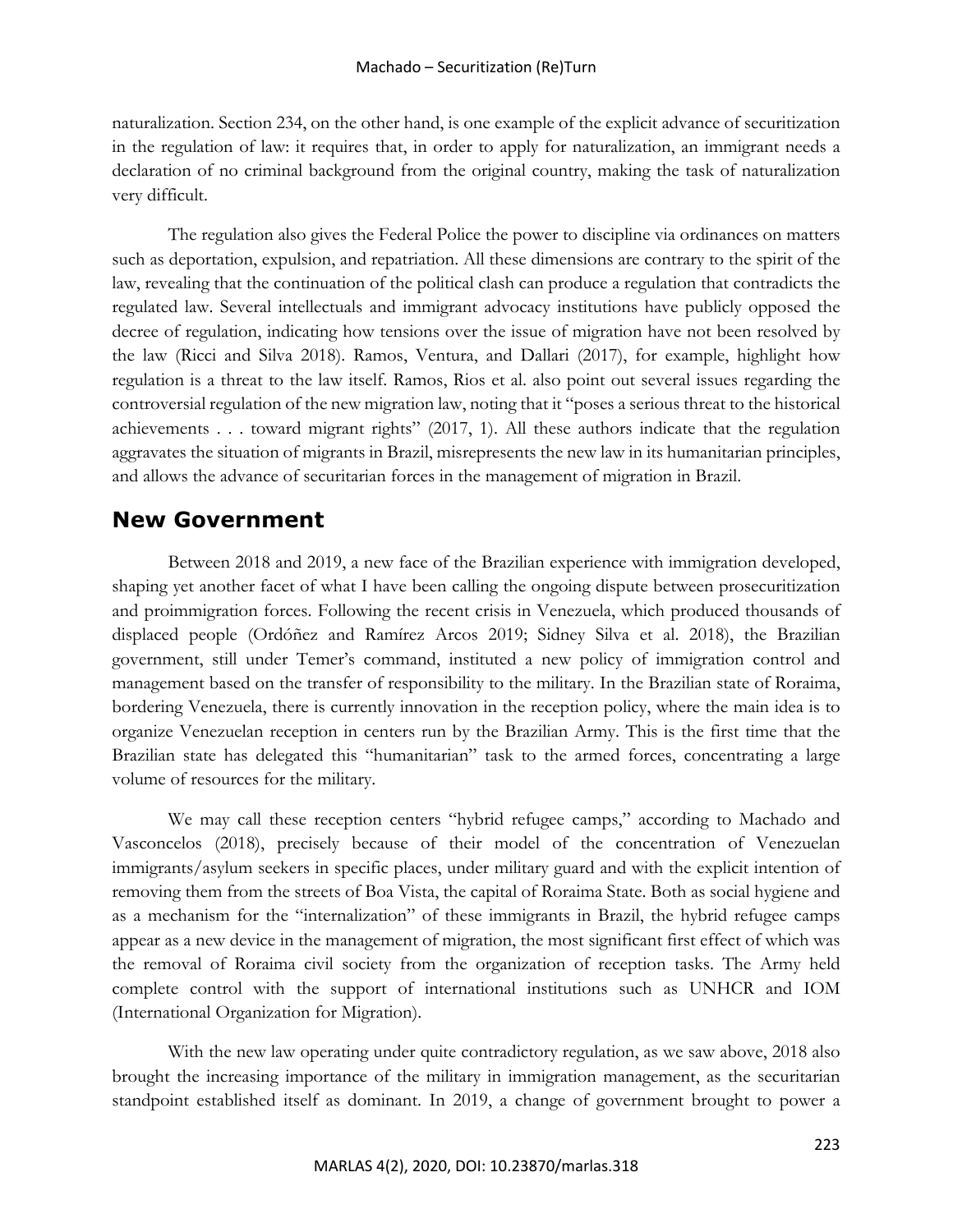political grouping clearly linked to the armed forces and certain xenophobic perspectives on migration. In political terms, this government is concerned with certain populations as potential threats, specifically indigenous populations, social movement militants, and immigrants (Almeida 2019).

In the period the new government has been in power, two measures stand out. The first is the issuance of Ordinance 666 by the Ministry of Justice (Brazil 2019a), which intends to regulate expulsion, repatriation, and entry impediment processes, establishing new parameters to interpret the new migration law. The issuance of this ordinance has generated considerable controversy in Brazil, because it establishes interpretive criteria to legitimize the expulsion and refusal of admission of immigrants. In addition to listing a number of justifiable reasons, all connected to a relationship with international crime, drug trafficking, human trafficking, etc., the ordinance virtually authorizes the Federal Police to refuse entry based only on suspicion and mistrust. While mentioning international criminal databases, the ordinance states that information from Brazilian or foreign intelligence agencies may constitute the basis for the decision to deny entry, expel, or repatriate. However, agents are not required to submit this information in the process, featuring a bureaucratic maze that allows the Federal Police absolute power to determine who enters, without proper accountability to society.

This measure indicates a major step forward for the securitarian perspective we are mapping, from the initial proposals for the new law on migration to now. It practically nullifies the humanitarian aspects left in the new law by granting security forces a legal provision allowing them to bypass the law itself: anyone can be denied entry by a vague notion of suspicion. The mechanism that allows this maneuver is precisely the deep relationship that Ordinance 666 establishes between migration and crime, putting under suspicion any immigrant on Brazilian soil. Thus, we have the beginning of an essentially police organization for managing migratory flows if we also consider the role of the armed forces and the new hybrid refugee camps.

The other measure of the newly elected government was the issuance of Decree 9873 of June 2019, regarding the reorganization of CNIg (Brazil 2019b). That is, the new government restructured the CNIg, which had been weakened as an advisory body within the previous government and since passage of the new migration law. To create this restructuring, the new decree annuls Section 163 of the new law's regulation decree (discussed sbove) which stated that the Ministry of Justice was responsible for producing policies and issuing ordinances on migration. This responsibility is returned to CNIg, which is reinforced by the new government, from a perspective that seems to be contradictory to the advance of securitarian perspectives. However, in analyzing the new configurations of CNIg, we see that it is just the opposite: what we have is a colonization of the new CNIg by forces related to the securitarian perspective.

The previous CNIg format was a college of nineteen people. Of these members, eight were representatives of ministries, five were representatives of workers (trade union centrals), five were representatives of employers, and one was representative of the scientific community. A majority existed, then, of civil society representatives, theoretically. The new format has fourteen participants, including six representatives of ministries, one of the Federal Police, three representatives of workers, three representatives of employers, and one representative of the scientific community. In the new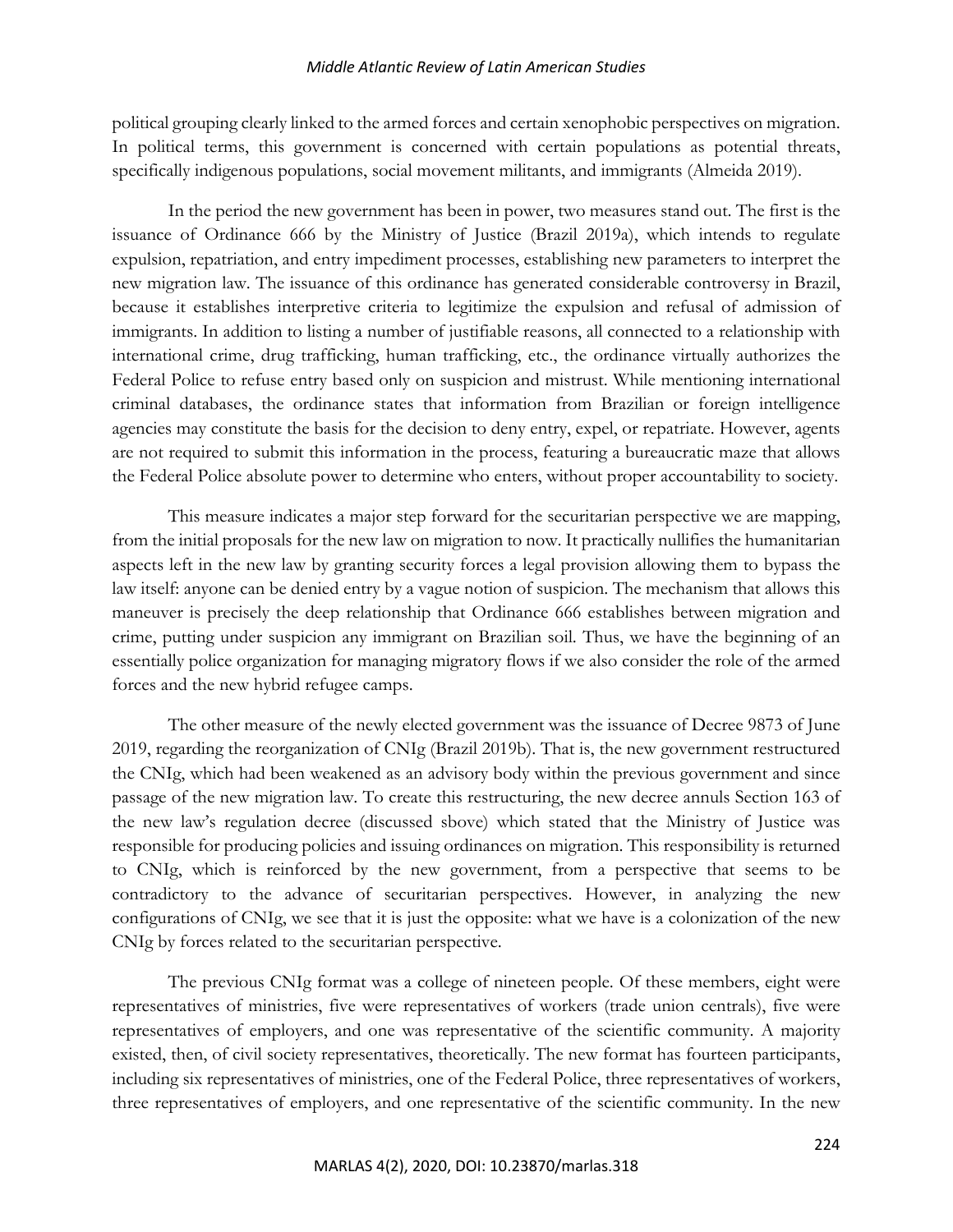format, there are seven government and seven civil society members, which gives the government decision-making power (in case of a tie, the decision of the president, always a Ministry of Justice representative, prevails). Thus, the new CNIg becomes almost a new government body, with a diminished representation of civil society. In addition, the Federal Police, a major political actor in the whole process of the constitution of the new law, gains an exclusive seat in the council, indicating the influence of the securitarian perspective, now in the majority within the new CNIg.

## **Conclusions**

The central question of the analysis in this text was the explanation of the recent Brazilian legislative process as a continuing struggle between antagonistic points of view—one emphasizing migration as a matter of national security and another that considers migration a right and the laws pertaining to this right as instruments for the integration of migrant populations. Between these two opposing camps, are many intermediate positions, but when looking at the legislative set as a whole, in an analysis of legal documents, these two positions predominate in the debate.

The main contribution here is to think that the new Brazilian migration law, enacted in 2017 and seen by many as modern and fundamentally based on human rights conceptions, is just a moment in the struggle. It is not a definitive act that marks the predominance of one perspective over another, but a process of clashes that continues to the present moment. Thus, we propose to see the law not as a closed entity in itself, but as reflective of an ebb and flow of positions that may change over time. We began by analyzing how the conflict itself is inscribed within the law, with many concessions to a securitarian perspective, although the idea of a law based on human rights has prevailed. However, as far as the law was concerned, the political influence of the securitarian forces was evident. Then, when we shifted our gaze to the process following the enactment of the law, with presidential vetoes and a very controversial regulation of the law, we saw how the struggle continued, with a predominance of a security-based point of view, increasingly emphasizing a relationship between migration and crime.

By analyzing the role of the military in managing Venezuelan flows in Brazil and the new configuration of the CNIg,in which the Federal Police itself appears as a key player, we found a growing dominance by the security forces in the migration issue. The entrance of the armed forces and the consequent removal of civil society from the processes of reception indicate a kind of securitarian ideology in the management of migratory flows, which will probably serve as a future model for similar cases. The return of CNIg as an operator of migration policies indicates the weakening of proimmigration forces, as there is no longer a concern to remove flexibility provisions from the law. The new CNIg now lies under the control of the security forces, without fear that flexibility could be used to make an immigrant's life easier. It can be understood that it is just the opposite: the use of flexibility to hinder entry and facilitate expulsion, as Ordinance 666 of 2019 also indicates. An escalation in the securitarian perspectives related to immigration has been evident since the fall of Dilma Rousseff.

The reshaping of the CNIg in this scenario can be seen as a way of instrumentalizing a government institution for a securitarian hegemony, ready to produce securitarian migration policies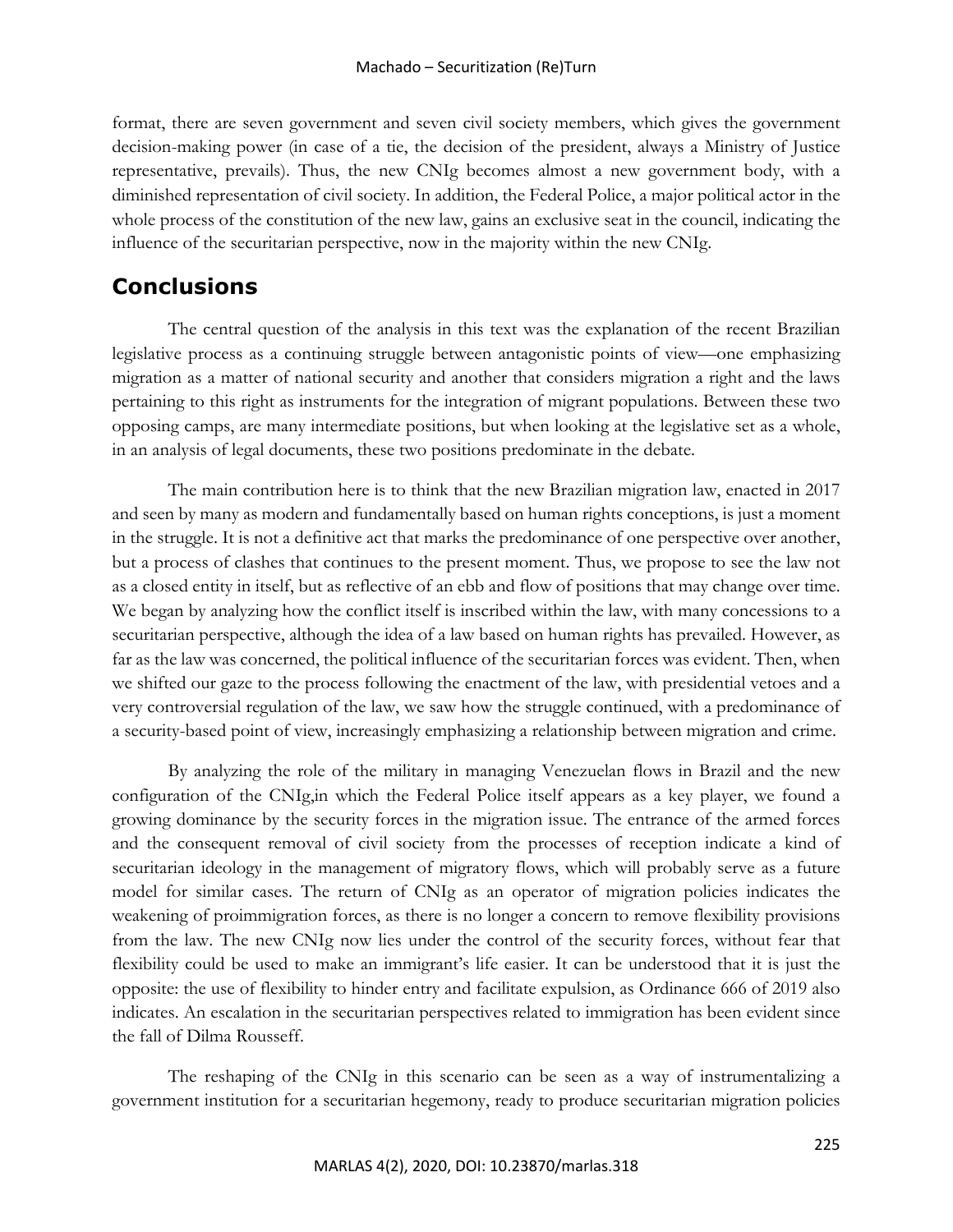from the institution that had traditionally tried to circumvent these policies in recent years. Ordinance 666 of the Ministry of Justice, where the CNIg is now located, is an example of the kind of policy that this securitarian dominance can promote, and we are likely to see new expressions of this perspective in the Brazilian legislative body in coming years. The clashes will therefore continue, but it is now undeniable that the securitarian perspective has assumed political leadership of migration policy in Brazil. This is what we call the "securitarian turn."

The advance of securitarism in a political context dominated by the far-right since 2019 has produced a situation in which proimmigration agents have little political space and even can themselves be seen from security perspectives as "internal enemies" to the state. The radicalization of a xenophobic nationalism present in the speeches of the current forces that dominate Brazilian politics leads to difficult scenarios for immigrants in general, and especially for those who come from countries considered potentially dangerous (like Cuba, or even Colombia). Discretionary policies based on these perspectives are already in place, such as the privilege given to Venezuelan immigrants, used as a way to combat the Venezuelan government (Machado 2020b).

Finally, what is the notion of alterity that we can deduce from this political clash? If originally a greater tolerance prevailed for the difference represented by foreigners in the clashes immediately linked to the production of the new migration law, gradually a view of otherness as dangerous and threatening came to predominate. The main key to thinking about the difference in the continuity of the confrontation I describe in this paper is the connection between migration and crime, showing an aversion to the immigrant figure. This aversion is pervasive in the presidential vetoes of the new law, in its regulation, and in the new migration management practices that have been established since. The present situation is therefore a return to the general spirit of perception of alterity that presided over the old status of the immigrant in the old law of the dictatorship period.

**Igor José de Renó Machado** is an anthropologist and Associate Professor at the Federal University of São Carlos (UFSCar) since 2004. He is a specialist in migratory studies. Igor has been a CNPq (Brazilian Council of Research) productivity fellow since 2008 and has coordinated the FAPESP (São Paulo Research Foundation) and CNPq projects on the topic of migration. He has been the director of the UFSCar Press, head of the UFSCar Postgraduate Anthropology Program, and also head of the Social Sciences Department. He is currently the coordinator of the Migration Studies Laboratory and director of LIDEPS (Laboratory of Social Research) at UFSCar. Website: www.servidores.ufscar.br/igor.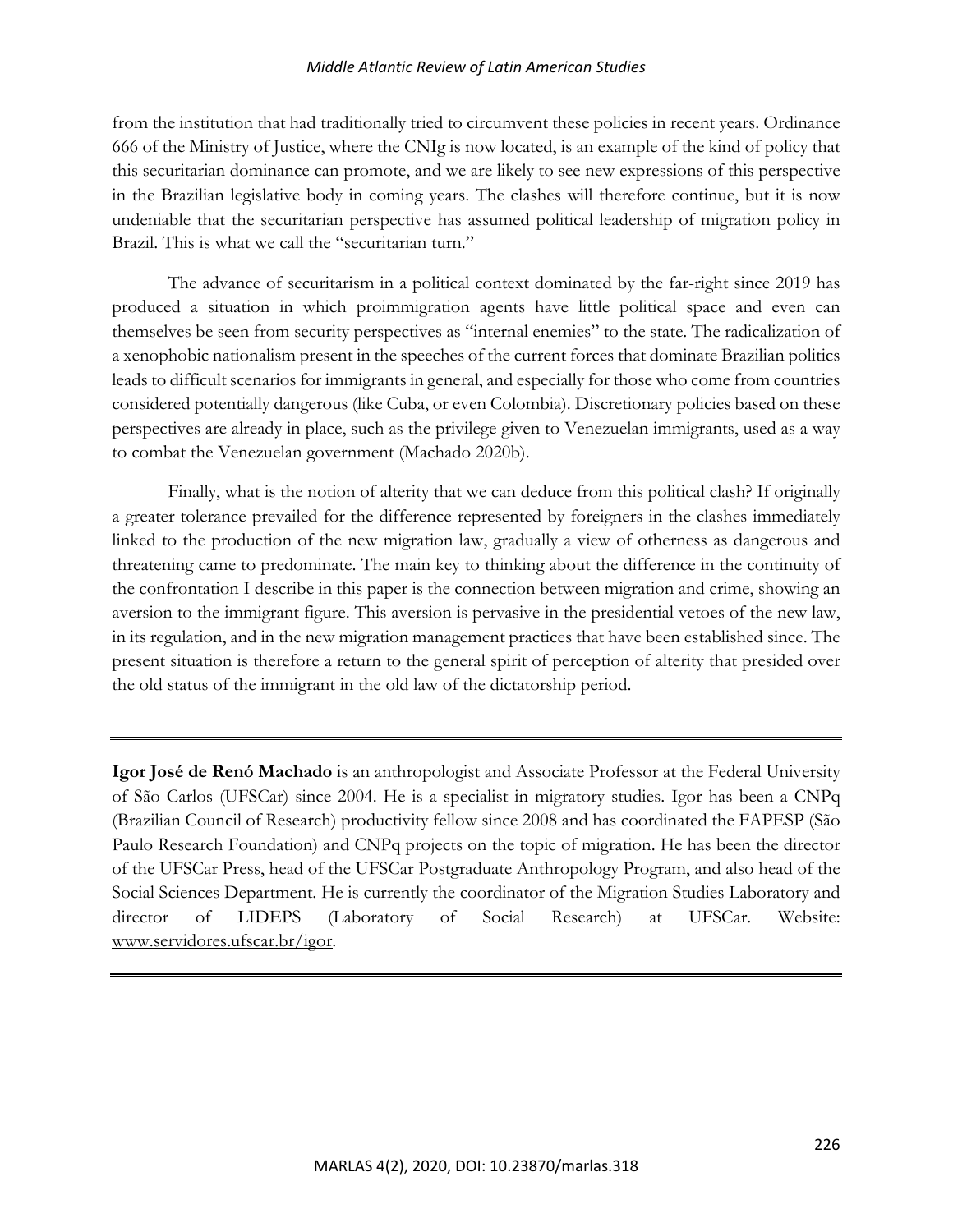## **References**

Acosta Arcarazo, Diego, and Luisa Feline Freier

2015 "Turning the Immigration Policy Paradox Upside Down? Populist Liberalism and Discursive Gaps in South America." *International Migration Review* 49 (3): 659–696. https://doi.org/10.1111/imre.12146

Alencastro, Luiz Felipe

2018 "África, números do tráfico atlântico." In *Dicionário da escravidão e liberdade*, edited by Lilia Moritz e Flávio dos Santos Gomes, n.p. São Paulo: Companhia das Letras.

## Almeida, R.

2019 "Bolsonaro President: Evangelicals, Conservatism, and Political Crisis." *Novos estudos CEBRAP* 38 (1): 185–213.

## Araujo, Lorena, and Mercedes Eguiguren

2009 "La gestión de la migración en los países andinos: entre la securitización y los vínculos diaspóricos. *Andina Migrante*: 2–10. http://repositorio.flacsoandes.edu.ec/bitstream/10469/162/1/BFLACSO-AM3.pdf.

## Arifianto, Alexander R.

2009 "The securitization of transnational labor migration: The case of Malaysia and Indonesia." *Asian Politics and Policy* 1 (4): 613–30. https://doi.org/10.1111/j.1943-0787.2009.01145.x.

## Avdan, N.

2012 "Human trafficking and migration control policy: vicious or virtuous cycle?" *Journal of Public Policy* 32 (3): 171–205.

Bersani, A. E., and J. Handerson

2018 "O Brasil e a diáspora haitiana." *Temáticas* 49/50: 9–15.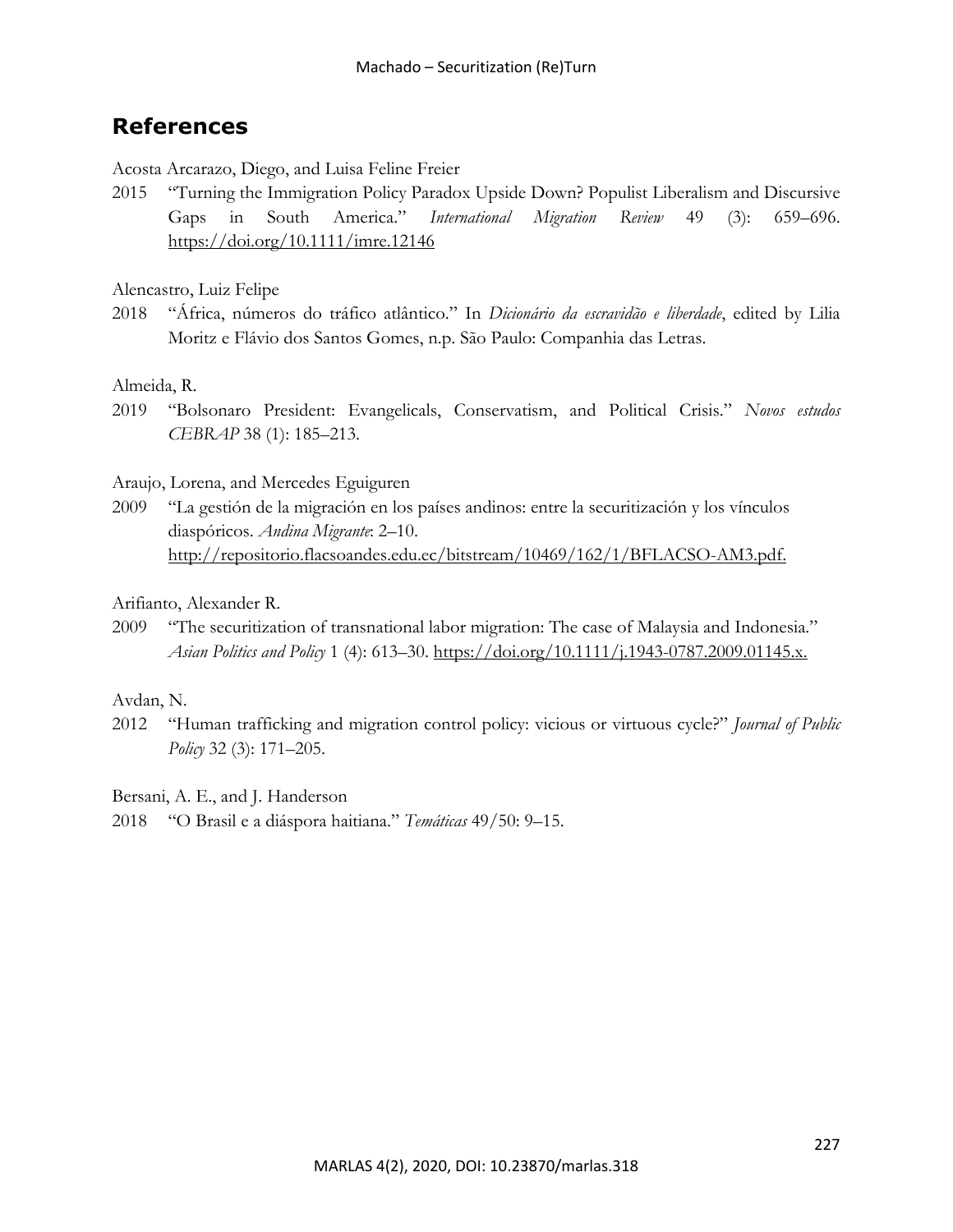Brazil

- 1980 Casa civil, Lei nº 6815, de 19 de agosto de 1980. http://www.planalto.gov.br/ccivil\_03/LEIS/L6815.htm.
- 2000 Casa civil, Decreto nº 3574 de 23 de agosto de 2000. http://www.planalto.gov.br/ccivil\_03/decreto/D3574.htm.
- 2016 Estimativas populacionais das comunidades brasileiras no Mundo 2015 (números atualizados em 29/11/2016). http://www.brasileirosnomundo.itamaraty.gov.br/acomunidade/estimativas-populacionais-dascomunidades/Estimativas%20RCN%202015%20-%20Atualizado.pdf, accessed in 08 August 2019.
- 2017a Casa civil, Lei nº13445, de 24 de maio de 2017. http://www.planalto.gov.br/ccivil\_03/\_Ato2015-2018/2017/Lei/L13445.htm,
- 2017b Presidência da República. Secretaria Geral. Mensagem nº 163, de 24 de maio de 2017. http://www.planalto.gov.br/ccivil\_03/\_ato2015-2018/2017/Msg/VEP-163.htm.
- 2017c Casa civil, Decreto nº 9199, de 20 de novembro de 2017. http://www.planalto.gov.br/ccivil\_03/\_Ato2015-2018/2017/Decreto/D9199.htm#art162
- 2019a Ministério da Justiça. Portaria nº 666 de julho de 2019. http://www.in.gov.br/en/web/dou/-/portaria-n-666-de-25-de-julho-de-2019-207244569.
- 2019b Casa civil, Decreto nº 9873 de 27 de junho de 2019. http://www.planalto.gov.br/ccivil\_03/\_Ato2019-2022/2019/Decreto/D9873.htm#art11, accessed in 15 August 2019.

Brazil / CONARE

2019 Nota técnica n.º 3/2019 CONARE. https://www.justica.gov.br/seusdireitos/refugio/anexos/NTVenezuela.pdf, accessed 10 February 2020.

Brazilian Chamber of Deputies

- 2016a Sound file of the Special Chamber Commission session (07/06/2016). 00:57:02 hs. http://imagem.camara.gov.br/internet/audio/Resultado.asp?txtCodigo=57302
- 2016b Sound file of the Special Chamber Commission session (13/07/2016). 01:50:43 hs. http://imagem.camara.gov.br/internet/audio/Resultado.asp?txtCodigo=57411
- 2016c Sound file of the plenary deliberative session (06/12/2016). 04:19:24 hs. http://imagem.camara.gov.br/internet/audio/Resultado.asp?txtCodigo=58559
- Cantor, D. J., L. F. Freier, and J. Gauci
- 2015 *A Liberal Tide?: Immigration and Asylum Law and Policy in Latin America*. London: Institute of Latin American Studies.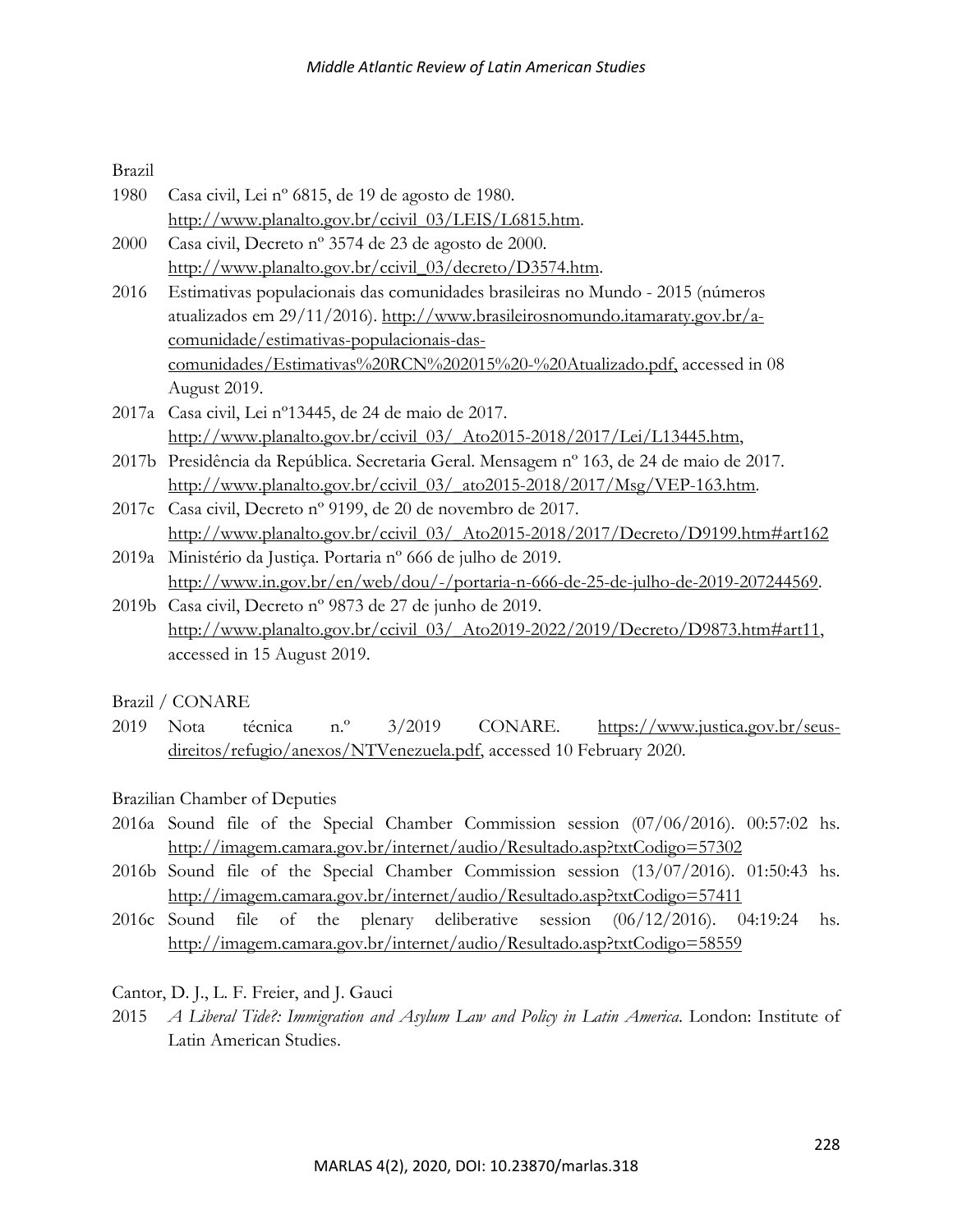## Cavalcanti, L.

2018 "An Approach to Brazilian Migration Policy from a Socio-historical Perspective." *LÍNEASUR* 14 (3): 84–94.

de Gusmão, N. M. M.

2012 "Africanos no Brasil, hoje: imigrantes, refugiados e estudantes." *Revista TOMO* 21: 13–36.

## Delfim, R. B.

2017 "Lei de Migração entra em vigor, mas regulamentação ameaça avanços." *Jornal Migramundo*, https://migramundo.com/lei-de-migracao-entra-em-vigor-mas-regulamentacao-ameacaavancos/

## Domenech, E.

- 2009 *Migración y política: el Estado interrogado. Procesos actuales en Argentina y Sudamérica*. Córdoba: UNC.
- 2015 "O controle da imigração indesejável: expulsão e expulsabilidade na América do Sul." *Ciência e Cultura* 67 (2): 25–29.

## Dutra, D.

2012 "Mulheres migrantes peruanas em Brasília. O trabalho doméstico e a produção do espaço na cidade." *Revista Interdisciplinar da Mobilidade Humana* 20 (39): 299–304.

## Escobar, C.

2015 "Immigrant enfranchisement in Latin America: From strongmen to universal citizenship." *Democratization* 22 (5): 927–950. https://doi.org/10.1080/13510347.2014.979322.

## Fahlberg, Anjuli, and Thomas J. Vicino

2016 "Breaking the city: Militarization and segregation in Rio de Janeiro." *Habitat International* 54: 10–17.

## Fassin, D.

2005 "Compassion and repression: The moral economy of immigration policies in France." *Cultural Anthropology* 20 (3): 362–87. https://doi.org/10.1525/can.2005.20.3.362.

## Feldman-Bianco, Bela

2001 "Brazilians in Portugal, Portuguese in Brazil: constructions of sameness and difference." *Identities. Global Studies in Culture and Power* 8 (4): 607–650.

## Feldman-Bianco, Bela, Liliana Sanjurjo, and Douglas Mansur Silva

2020 "Migrações e Deslocamentos: balanço bibliográfico da produção antropológica brasileira entre 1940 e 2018." *BIB* 93 (3): 1–58.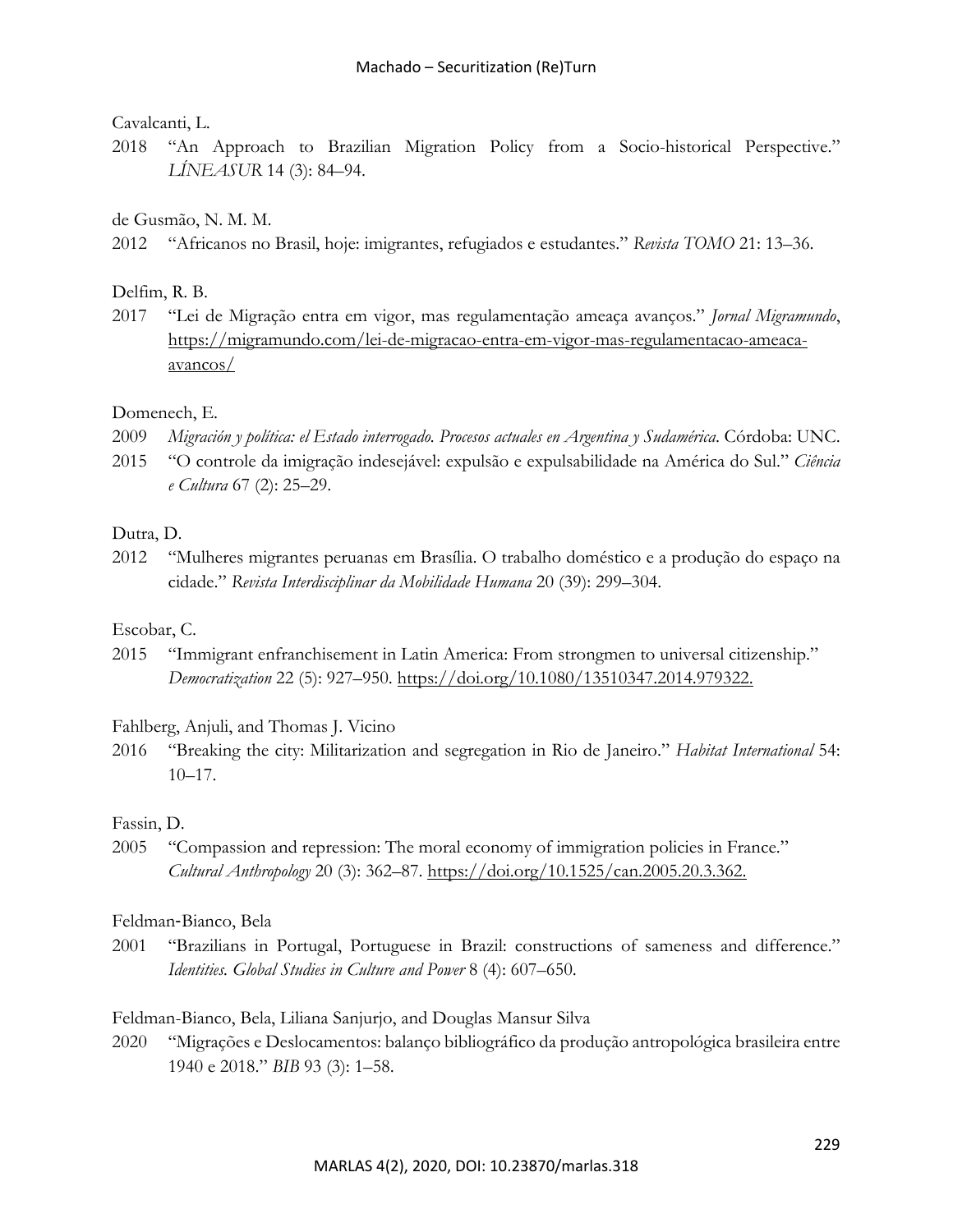#### Frigerio, A., and G. L. Ribeiro

2002 *Argentinos e brasileiros: encontros, imagens e estereótipos*. Rio de Janeiro: Vozes.

#### Geraldo, Endrica

2009 "A 'lei de cotas' de 1934: controle de estrangeiros no Brasil." *Cadernos Ael* 15 (27): 173–209.

#### Goldstein, A. A.

2019 "The New Far-Right in Brazil and the Construction of a Right-Wing Order." *Latin American Perspectives* 46 (4): 245–62. https://doi.org/10.1177/0094582X19846900.

Grosfoguel, R. and C. S. Georas

1996 "The racialization of Latino Caribbean migrants in the New York metropolitan area." *Journal of the Center for Puerto Rican Studies* 8 (1): 190–201.

## Guerra, S.

2017 "A nova lei de migração no Brasil: avanços e melhorias no campo dos direitos humanos." *Revista de Direito da Cidade* 9 (4): 1717–1737.

#### Gupta, A.

2012 *Red Tape: Bureaucracy, Structural Violence and Poverty in India*. Durham, NC: Duke University Press.

#### Handerson, J.

2015 "Diaspora. As dinâmicas da mobilidade haitiana no Brasil, no Suriname e na Guiana Francesa." PhD dissertation in Social Anthropology, Universidade Federal do Rio de Janeiro.

#### Hull, M.

2012 "Documents and bureaucracy." *Annual Review of Anthropology* 41: 251–267.

## Huysmans, Jef

2000 "The European Union and the securitization of migration." *Journal of Common Market Studies* 38 (5): 751–77. https://doi.org/10.1111/1468-5965.00263

#### Ibrahim, M.

2005 "The securitization of migration: A racial discourse." *International migration* 43 (5): 163–187.

## Ilgit, Asli, and Audie Klotz

2014 "How far does 'societal security' travel? Securitization in South African immigration policies." *Security Dialogue* 45 (2): 137–155. https://doi.org/10.1177/0967010613519161.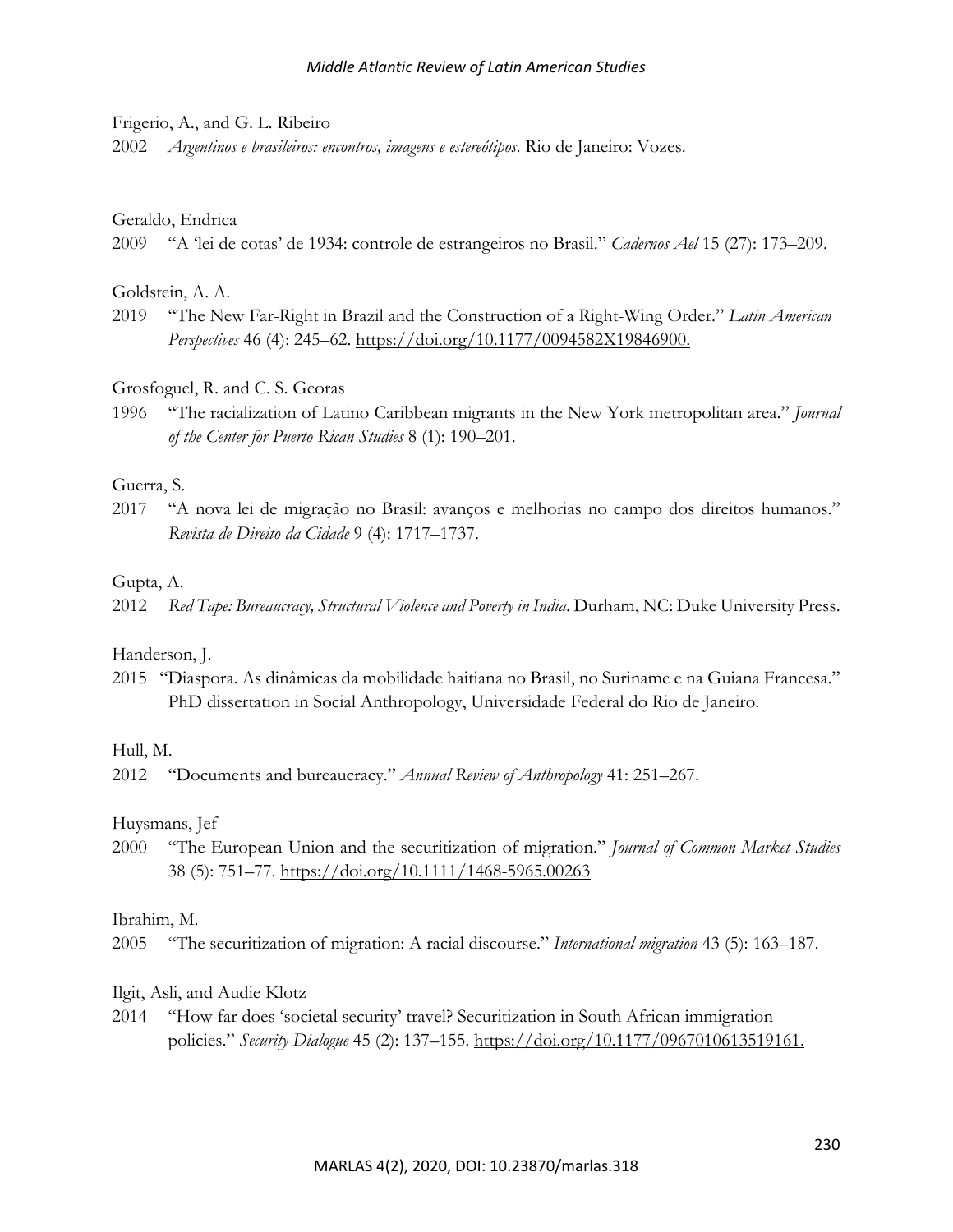## Lesser, J.

2013 *Immigration, ethnicity, and national identity in Brazil, 1808 to the present*. Cambridge: Cambridge University Press.

#### Lesser, J., ed.

2003 *Searching for Home Abroad: Japanese Brazilians and Transnationalism*. Durham, NC: Duke University Press.

#### Machado, I.J.R.

- 2012 "The Management of Difference." *Vibrant* 9 (1): 311–332.
- 2016 "Imobilizações da diferença e os fantasmas de controle: reflexões sobre a produção legislativa recente sobre os imigrantes no Brasil." In *Refúgio e Hospitalidade*, edited by José Antônio Peres Gediel e Gabriel Gualano de Godoy, 209–230. Curitiba: Kairós.
- 2020a *Etnografias do refúgio no Brasil*. São Carlos: EdUFSCar.
- 2020b "Purity and mixture in the category of refuge in Brazil." *Journal of Immigrant and Refugee Studies*  (April): 1–13. https://doi.org/10.1080/15562948.2020.1747671

Machado, I.J.R., and Iana Silva Vasconcelos

2018 "Desejáveis e indesejáveis: controvérsias no acolhimento de venezuelanos/as em Boa Vista: RR." In *31a Reunião da ABA*, 1–18. Brasília: Edições ABA.

Magliano, María José, and Janneth Clavijo

2011 "La trata de persona en la agenda política sudamericana sobre migraciones: La securitización del debate migratorio." *Análisis Político* 24 (71): 149–164.

#### Maher, G., and M. Cawley

2016 "Short-term labour migration: Brazilian migrants in Ireland." *Population, Space and Place* 22 (1): 23–35.

#### Margolis, M. L.

2013 *Goodbye, Brazil: Émigrés from the Land of Soccer and Samba*. Madison: University of Wisconsin Press.

## Menjívar, Cecilia

2014 "Immigration Law Beyond Borders: Externalizing and Internalizing Border Controls in an Era of Securitization." *Annual Review of Law and Social Science* 10 (1): 353–369. https://doi.org/10.1146/annurev-lawsocsci-110413-030842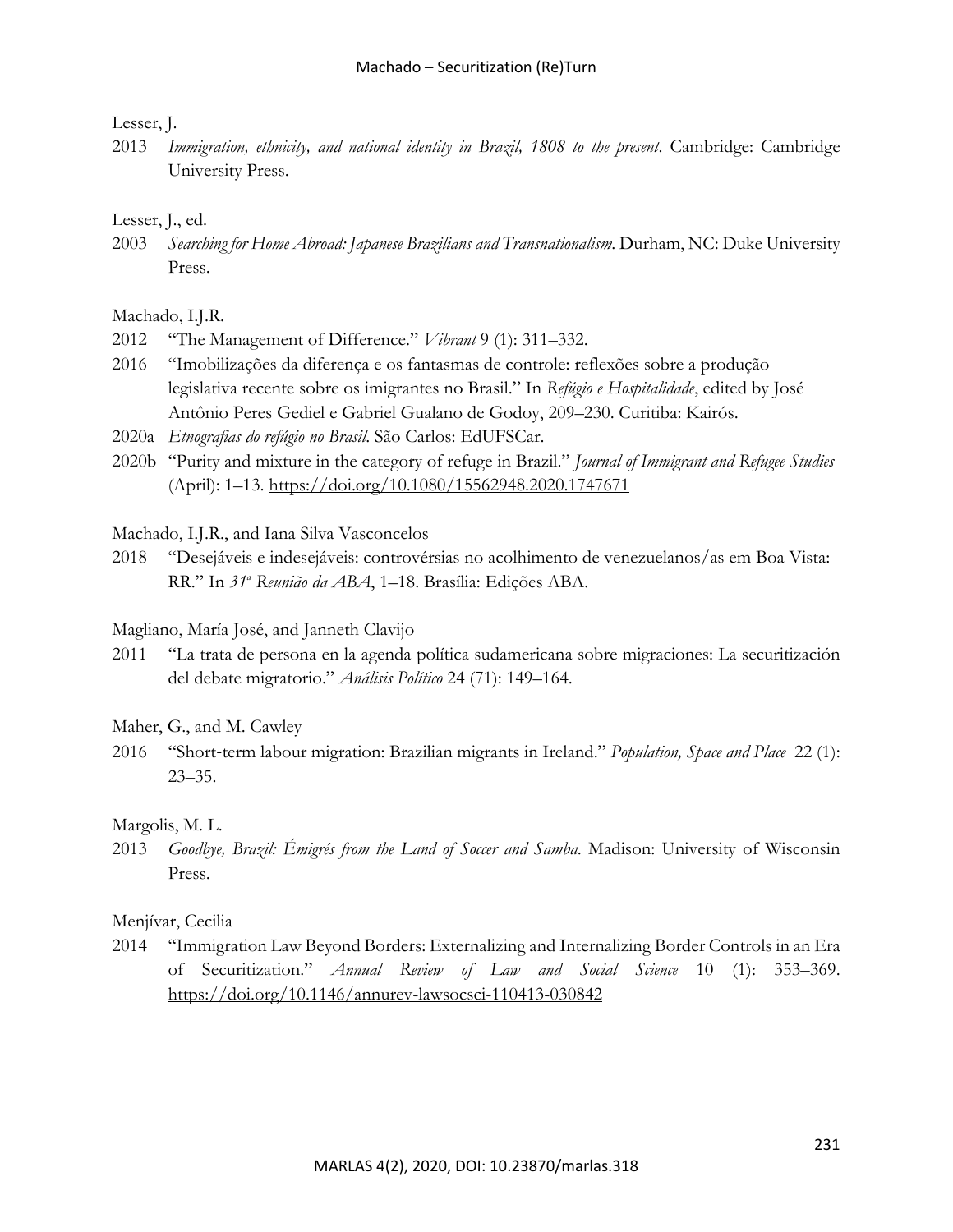## Oliveira, A. T.

- 2017 "Nova lei brasileira de migração: avanços, desafios e ameaças." *Revista Brasileira de Estudos de População* 34 (1): 171–179.
- 2018 "Movimentação e registro de migrantes no Brasil: dados do STI e SINCRE." In *Migrações e Mercado de Trabalho no Brasil*. *Relatório Anual* 2018, edited by L. Cavalcanti et al., 55–74. Brasília: Observatório das Migrações Internacionais.

### Ordóñez, John Thomas, and Hugo Ramírez Arcos

- 2019 "At the Crossroads of Uncertainty: Venezuelan Migration to Colombia." *Journal of Latin American Geography* 18 (2): 158–164.
- Parashar, A., and J. Alam
- 2019 "The National Laws of Myanmar: Making of Statelessness for the Rohingya." *International Migration* 57 (1): 94–108.
- Payne, L. A., and A. A. Souza Santos
- 2020 "The Right-Wing Backlash in Brazil and Beyond." *Politics and Gender* 16 (1): 32–38. https://doi.org/10.1017/S1743923X20000057
- Petrone, M. T. S.
- 1997 "Imigração." In *O Brasil republicano*. Vol. 9, *Sociedades e Instituições (1889-1930)*, edited by P. S. Pinheiro et al., 104–146. 8ª ed. Rio de Janeiro: Editora Bertrand Brasil.

#### Piscitelli, A.

- 2016 "Sexual Economies, Love and Human Trafficking–New Conceptual Issues." *Cadernos Pagu* 47 e16475.
- Ramos, André de Carvalho, Aurelio Rios, Clèmerson Clève, Deisy Ventura, João Guilherme Granja, José Luis Bolzan de Morais, Paulo Abrão Pires Jr., Pedro B. de Abreu Dallari, Rossana Rocha Reis, Tarciso Dal Maso Jardim, and Vanessa Berner
- 2017 "Regulamento da nova Lei de Migração é contra *legem* e *praeter legem*." *Revista Consultor Jurídico*, available at https://www.conjur.com.br/2017-nov-23/opiniao-regulamento-lei-migracaopraetem-legem

Ramos, André de Carvalho, Deisy Ventura, and Pedro Dallari

2017 "Regulamento pode desvirtuar nova Lei de Migração." *Jornal Folha de São Paulo* 18/11/2017, https://www1.folha.uol.com.br/opiniao/2017/11/1936382-regulamento-pode-desvirtuarnova-lei-de-migracao.shtml.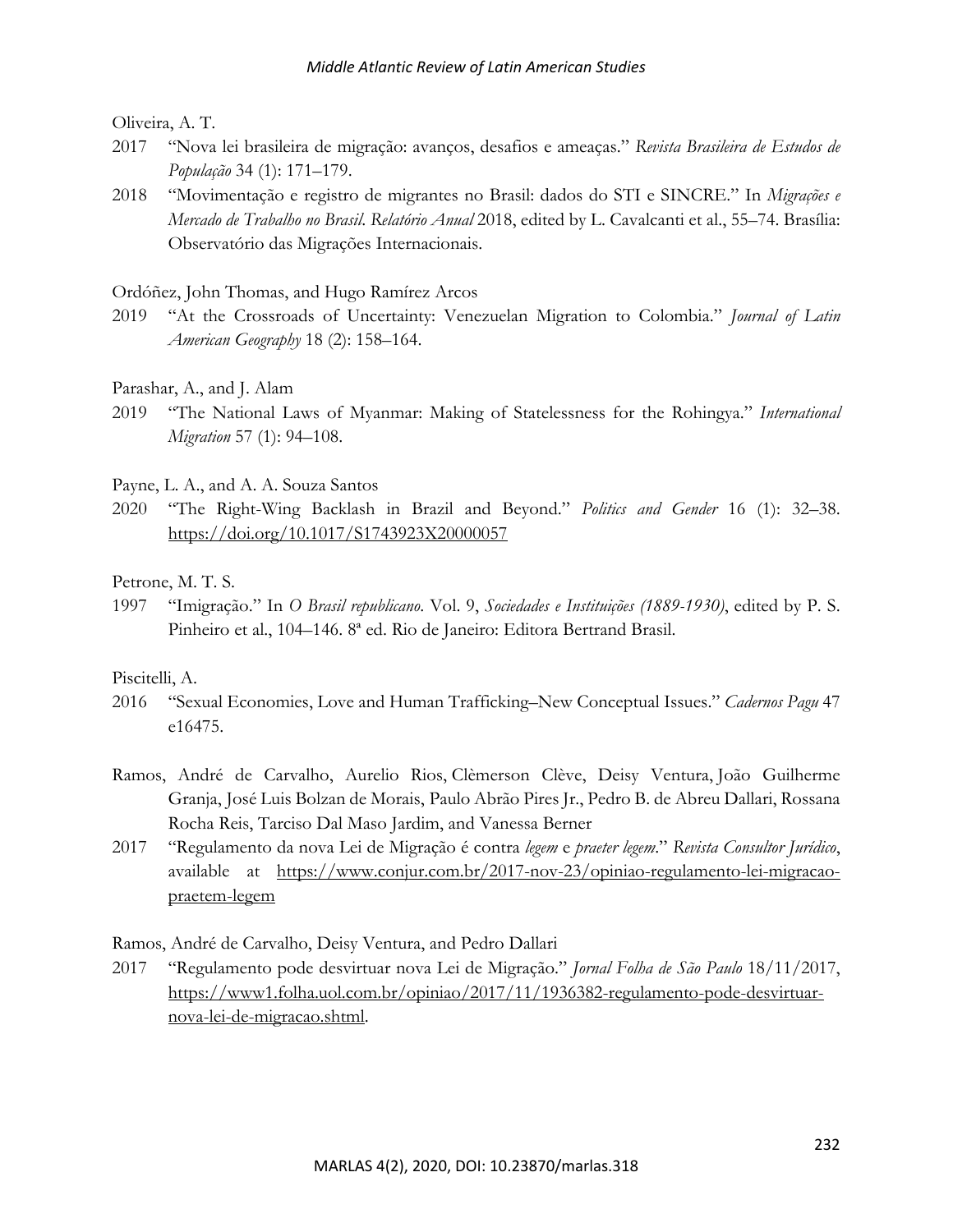Reveco, C. D., and B. Mullan

- 2014 "Migration policy and development in Chile." *International Migration* 52 (5): 1–14. https://doi.org/10.1111/imig.12157
- Ricci, C., and J. M. C. Silva
- 2018 "Atualizações da lei migratória brasileira: um novo paradigma das migrações?" *O social em Questão* 41: 23–44.

## Riles, A.

2006 Introduction. In *Documents: Artifacts of Modern Knowledge*, edited by Riles, 1–37. Ann Arbor: University of Michigan Press.

## Savell, Stephanie

2016 "Performing humanitarian militarism: Public security and the military in Brazil." *Focaal* 2016 (75): 59–72. https://doi.org/10.3167/fcl.2016.750105

Schrooten, Mieke, Noel B. Salazar, and Gustavo Dias

2016 "Living in mobility: trajectories of Brazilians in Belgium and the UK." *Journal of Ethnic and Migration Studies* 42 (7): 1199–1215.

## Seyferth, Giralda

- 1986 "A estratégia do branqueamento." *Ciência Hoje* 5 (25): 54–56.
- 1996 "Construindo a nação: hierarquias raciais e o papel do racismo na política de imigração e colonização." In *Raça, Ciência e Sociedade*, edited by M. C. Maio and R. V. Santos, 41–58. Rio de Janeiro: Fiocruz/ CCBB.

Silva, C. F. D.

2018 "Brazil-China Connections: the Chinese migration in downtown São Paulo." *Cadernos Metrópole*  20 (41): 223–243.

Silva, S.

2006 "Bolivianos em São Paulo: entre o sonho e a realidade." *Estudos avançados* 20 (57): 157–170.

- Silva, Sidney Antônio, Marcelo Torelly, Guilherme Arosa Otero, Maria Helena Ortolan, and Sandro Martins de Almeida Santos
- 2018 *Diagnóstico da migração venezuelana indígena para Manaus, Brasil.* Brasília: OIM.

## Sprandel, M. A.

- 2006 "Brasileiros na fronteira com o Paraguai." *Estudos avançados* 20 (57): 137–156.
- 2015 "Marcos Legais e Políticas Migratórias no Brasil." In *Migrações e Trabalho*, edited by E. J. P. Prado and R. Coelho, 41–54. Brasília: Ministério Público do Trabalho.